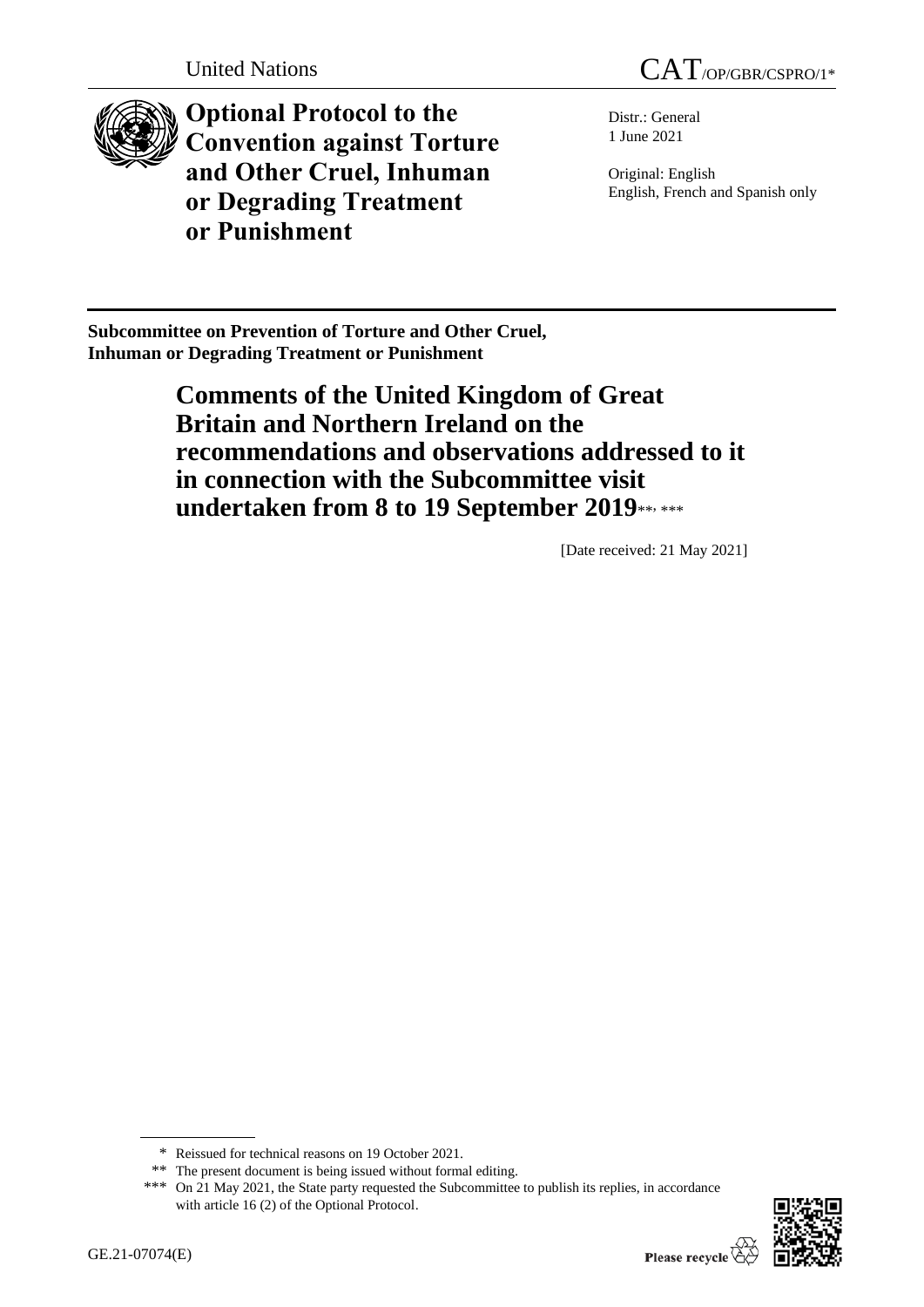# Contents

|     |                 |                                                                         | Page |
|-----|-----------------|-------------------------------------------------------------------------|------|
| I.  |                 |                                                                         | 3    |
| II. |                 |                                                                         | 3    |
|     | A.              |                                                                         | 3    |
|     | <b>B.</b>       | Military detention and independent oversight in Overseas Territories    | 3    |
|     | C.              |                                                                         | 4    |
|     | D.              |                                                                         | 6    |
|     | Е.              |                                                                         | 6    |
|     | $F_{\cdot}$     |                                                                         | 6    |
| Ш.  |                 |                                                                         |      |
|     | A.              |                                                                         | 7    |
|     | <b>B.</b>       | Over-representation of ethnic minorities in the Criminal Justice System | 9    |
|     | C.              |                                                                         | 16   |
| IV. |                 |                                                                         |      |
|     | A <sub>1</sub>  |                                                                         | 20   |
|     | <b>B.</b>       |                                                                         | 22   |
|     | $\mathcal{C}$ . |                                                                         | 27   |
|     | D.              |                                                                         | 28   |
|     | Е.              |                                                                         | 31   |
| V.  |                 |                                                                         | 32   |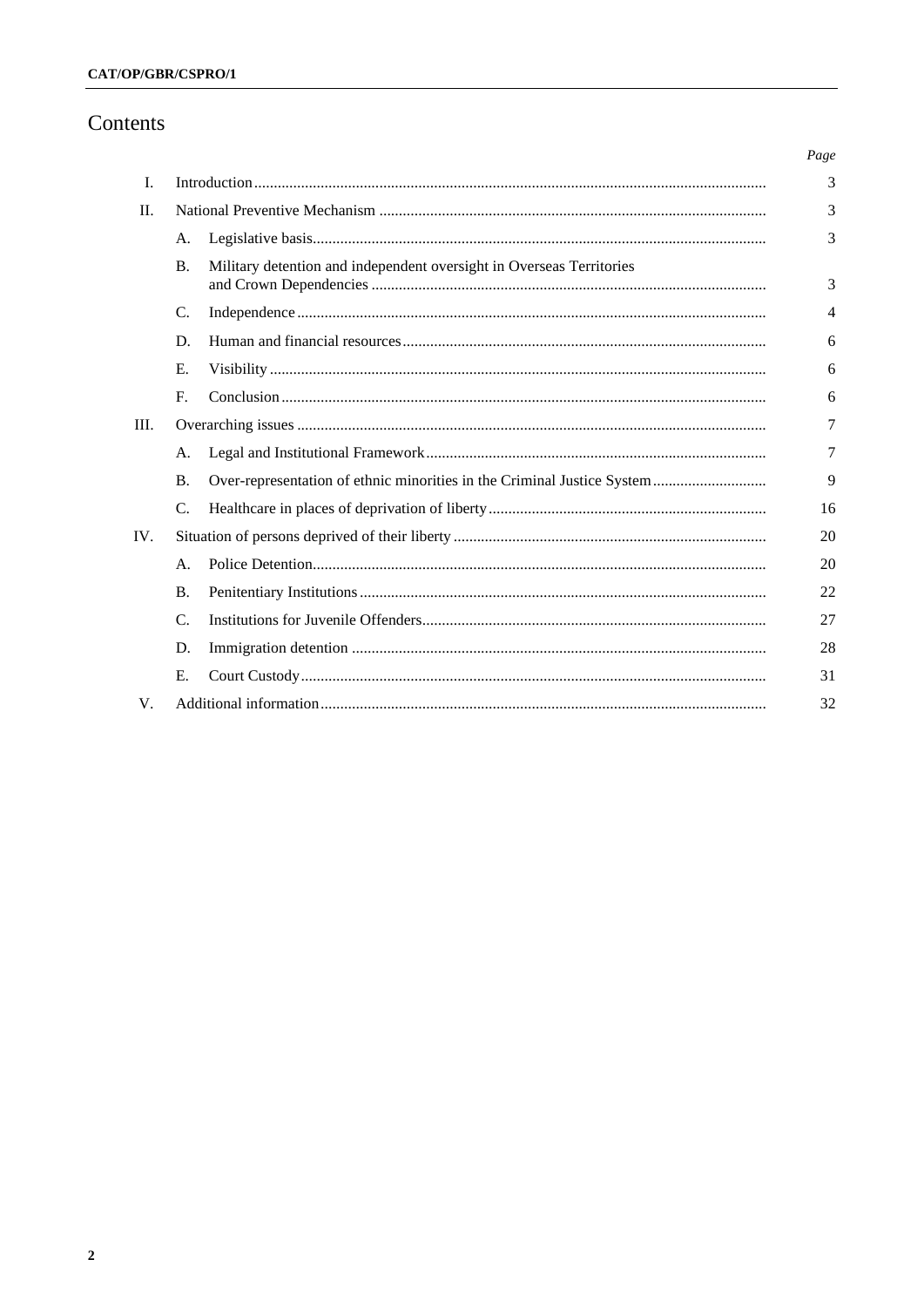# **I. Introduction**

1. The UK welcomes the report of the Subcommittee, following their visit in September 2019. The comments below refer to the recommendations in the SPT's October 2020 report, which was subsequently made public by the SPT in May 2021 (CAT/OP/GBR/CSPRO/1). The report has been distributed to all relevant authorities, departments and institutions, as requested. The UK requests that this response be published alongside the SPT's report, in accordance with article 16 (2) of the Optional Protocol to the Convention Against Torture (OPCAT). Further, the UK is happy for the SPT to share information detailed in both reports with the European Committee for the Prevention of Torture and Other Cruel, Inhuman or Degrading Treatment or Punishment (CPT).

2. The UK has a longstanding tradition of ensuring rights and liberties are protected domestically and of fulfilling, our international human rights obligations. We therefore commend the important work of the SPT as we continue to comply with our obligations under OPCAT.

# **II. National Preventive Mechanism**

# **A. Legislative basis**

#### **Comments on paragraphs 28–29 of the Subcommittee's report**

3. The UK established an independent NPM in 2009, notifying Parliament through a Written Ministerial Statement. This Statement listed the 18 independent scrutiny bodies, now risen to 21, which collectively make up the UK's NPM. Establishing the NPM through various decentralized units, in line with Article 17 of OPCAT, ensures sufficient monitoring of various places of detention throughout the United Kingdom. Each of these 21 inspection bodies have a statutory basis and are given unlimited access to the places of detention in which it inspects. Having established an NPM, the UK considers that it fully complies with its international obligations under OPCAT and that the NPM meets the requirement under Articles 17 to 23 of OPCAT. This position was reiterated during the SPT's visit in September 2019.

4. The UK undertook a consultation on *'Strengthening the independent scrutiny bodies through legislation'* in 2020 which proposed options for reform to strengthen the scrutiny bodies. This included proposals to place the NPM and a number of prison scrutiny bodies on a statutory footing. We have considered the responses to the consultation and will be producing a response in due course.

# **B. Military detention and independent oversight in Overseas Territories and Crown Dependencies**

#### **Comments on paragraphs 32–34 of the Subcommittee's report**

#### **Sovereign base areas and Military detention facilities**

5. The UK takes its responsibilities to prevent torture and other cruel, inhuman or degrading treatment or punishment seriously and acknowledges the recommendations made by the SPT in its report. The Ministry of Defence currently invites independent inspections of its UK based detention facilities by Her Majesty's Inspectorate of Prisons (an NPM member) which, in the past, have been unannounced. The Ministry of Defence will carefully consider the recommendations in close collaboration with other government departments.

# **Overseas Territories**

6. The UK's ratification of OPCAT has not been extended to the Overseas Territories. Moreover, each Overseas Territory has its own legislative body, and the inhabited Territories have democratically elected governments, so it would not be appropriate for the United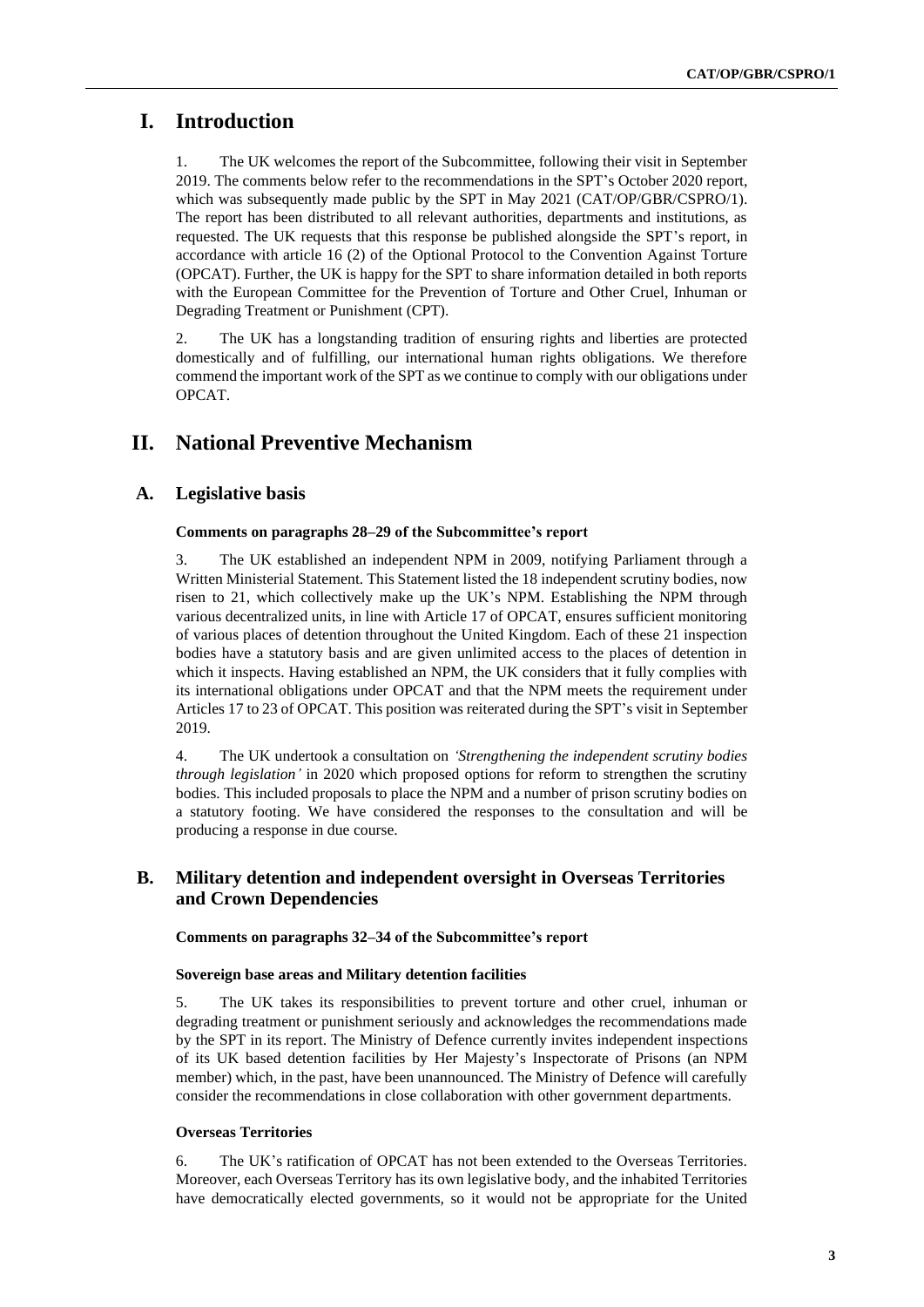Kingdom Government to legislate on their behalf for the mandate of the NPM. However, if the Overseas Territories wish to have OPCAT extended to them, the United Kingdom Government will support them in this process. The United Kingdom is working with the Overseas Territories to support the development of monitoring boards, where they don't already exist, and independent review mechanisms to ensure compliance with international obligations.

### **Crown Dependencies**

7. The Crown Dependencies (CDs) are not part of the UK but are self-governing dependencies of the Crown. This means they have their own directly elected legislative assemblies, administrative, fiscal and legal systems and their own courts of law. The constitutional relationship of the Islands with the UK is maintained through the Crown and the UK Government is responsible for the defence and international relations of the Islands, and for ensuring their good government. It would not be appropriate for the UK Government to mandate extension of OPCAT to the CDs as that is a matter for their own governments to decide upon, but we would support them if any CD wished to have OPCAT extended to them.

8. OPCAT has been extended to the Isle of Man but not to the Bailiwick of Guernsey or Jersey. However, the Bailiwick of Jersey have indicated their intention to request the extension of UK OPCAT ratification. Progress on compliance progressed until March 2020, when resources from this, and other projects, were redirected to deal with Covid-19. The extension remains high on Jersey's priority list and will be addressed as resources become available.

# **C. Independence**

### **1. Comments on paragraph 39 of the Subcommittee's report**

9. The UK Government notes the concerns raised by the Subcommittee on Prevention of Torture and the NPM, that whilst the individual independent members of the NPM each have a statutory basis, the NPM itself is not set out in statute. As stated above, the UK undertook a consultation on this point and will provide a response in due course. While we do not agree that the lack of a legislative base precludes compliance with articles 17, 18 and 19 of the OPCAT, we will continue to discuss any specific issues with the NPM and its members.

10. Further, the UK Government is mindful of its obligations under Article 18(3) OPCAT to make available the necessary resources for the functioning of the NPM. The NPM receives an annual budget through Her Majesty's Inspectorate for Prisons (HMIP), which they are free to use as they see fit. We continue to monitor and discuss resources with the NPM.

### **2. Comments on paragraph 41 of the Subcommittee's report**

11. The recent consultation on *'Strengthening the independent scrutiny bodies through legislation'* also covered the issue of providing national statutory status for the Independent Monitoring Boards and the Lay Observers, and their respective Chairs. Placing these bodies in statute will strengthen their operational independence from the UK Government and we intend to bring forward this legislation when Parliamentary time allows. We have also put in place a protocol with the IMB's Management Board to set out the roles and responsibilities of the parties and to clarify IMB independence from government and we hope to publish a similar protocol shortly with the Lay Observers. We will continue to explore with both bodies how their independence can be formalised further, as well as continuing to review the wider scrutiny landscape that the Independent Monitoring Boards and Lay Observers operate in.

#### **3. Comments on paragraph 43 of the Subcommittee's report**

12. The UK is clear that HMIP is operationally independent from the UK Government. The Chief Inspector has a fully independent voice. HMIP publishes reports in its own name, with the content and timing solely at the discretion of the Chief Inspector. A protocol between the Ministry of Justice and HMIP sets out the roles and responsibilities of the two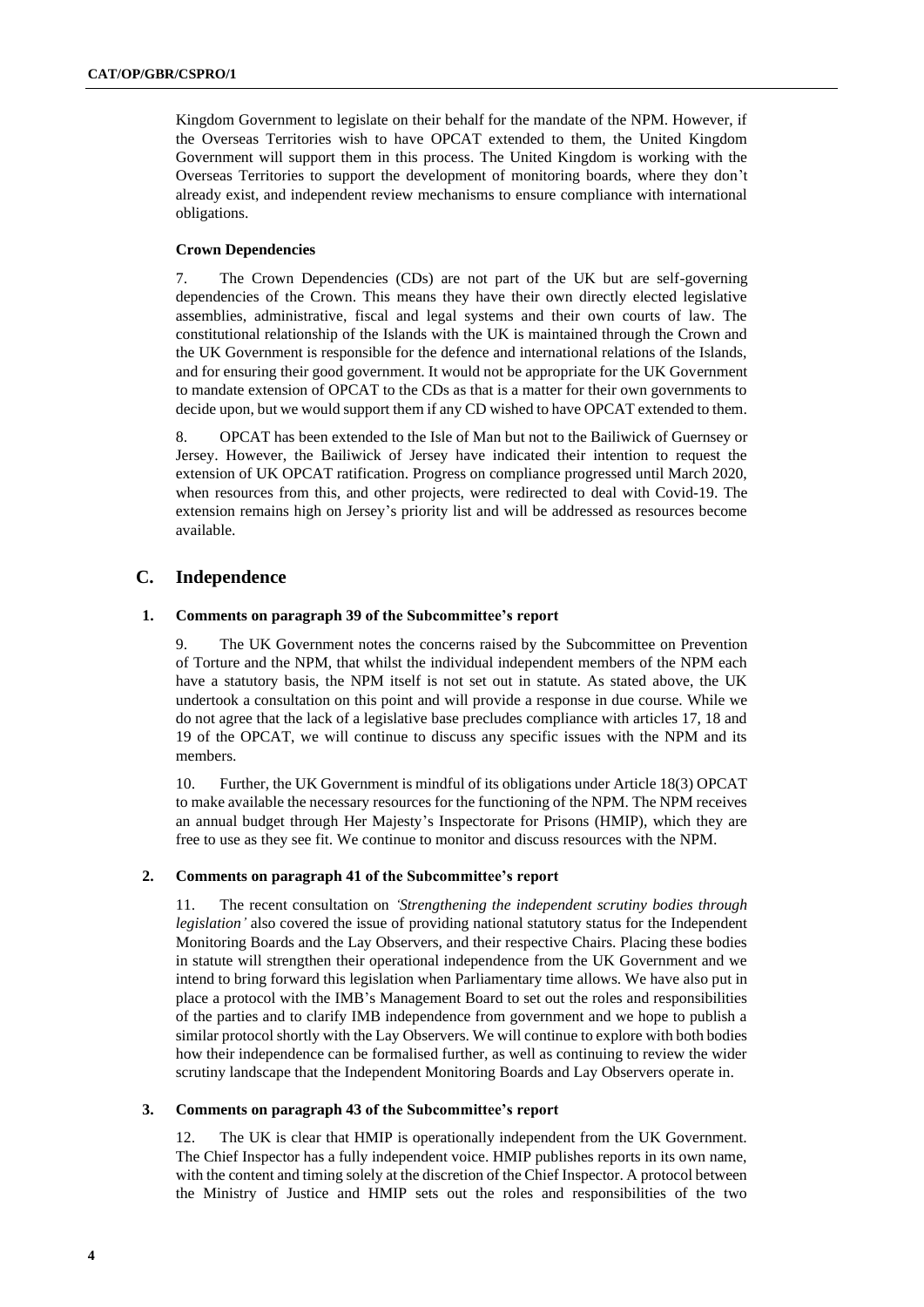organisations and confirms the inspectorate's independence from Government. The protocol also confirms that the Chief Inspector has the delegated authority to appoint staff within the inspectorate. In response to our consultation on *'Strengthening the independent scrutiny bodies through legislation'* we intend to legislate to provide a stronger statutory basis for HMIP, when Parliamentary time allows.

13. The role of HM Chief Inspector of Prisons (HMCIP) appears in the Public Appointments Order in Council [\(Schedule, Article 2\(2\), pg.8\)](https://39h2q54dv7u74bwyae2bp396-wpengine.netdna-ssl.com/wp-content/uploads/2019/11/Public-Appointments-No.-2-Order-in-Council-2019.pdf) and the appointment is subject to regulation by the Commissioner for Public Appointments. This Order makes provision for an independent Commissioner to monitor the procedures adopted by appointing authorities when making appointments to public bodies. The recruitment process must also comply with the appointment principles set out in the Government's Governance Code on Public Appointments. This Governance Code is publicly available on gov.uk. The role criteria, tenure, time-commitment and remuneration details are all published when posts are advertised on the Public Appointments website (as a minimum), where the campaign timetable and panel membership are clearly set out. As a significant appointment, the role of HMCIP is also subject to pre-appointment scrutiny by the Justice Select Committee (JSC), who are consulted throughout the process. The pre-appointment scrutiny hearing and transcript is publicly available and the JSC may also publish other relevant documentation.

# **D. Human and financial resources**

#### **Comments on paragraph 47 of the Subcommittee's report**

14. The UK commends the important work that the NPM carries out and is keen to support its independence, as is necessary for its role in safeguarding the human rights of detainees across the UK. The UK maintains regular communication with the NPM Secretariat to ensure they are sufficiently supported, including through financial and human resources.

15. The NPM have been awarded a budget of £138,000 for 2020/2021. A substantial uplift to the NPM's budget was made in 2019/20 and has subsequently rolled over for the years since. This also includes funding to pay the independent Chair and is in addition to the separate funding the NPM members receive.

# **E. Visibility**

## **1. Comments on paragraph 48 of the Subcommittee's report**

16. The Government regularly communicates with the NPM, providing an opportunity for any issues of concern to be raised, including on the NPM's visibility and profile. In order to ensure its independence, the Government considers that the NPM is best placed to take the lead regarding promoting its role as a key component in preventing torture and ill-treatment. The Government publishes the NPM's annual report in Parliament on behalf of the NPM.

17. Those bodies which have been designated as NPM members are those whose existing powers are compatible with the criteria required under OPCAT.

#### **2. Comments on paragraph 51 of the Subcommittee's report**

18. The UK welcomes the NPM's annual reports and its finding on the conditions and treatment of those in places of detention across the UK. While the NPM's annual report is laid in Parliament by the Government, the content of the report is entirely a matter for the NPM. In line with Article 23 (OPCAT), the UK publishes and disseminates the report, making it available on the gov.uk website.

# **F. Conclusion**

#### **Comments on paragraphs 52–53 of the Subcommittee's report**

19. The UK Government is clear that it is in full compliance with its obligations under OPCAT and does not consider there to be a legal requirement for an NPM to be established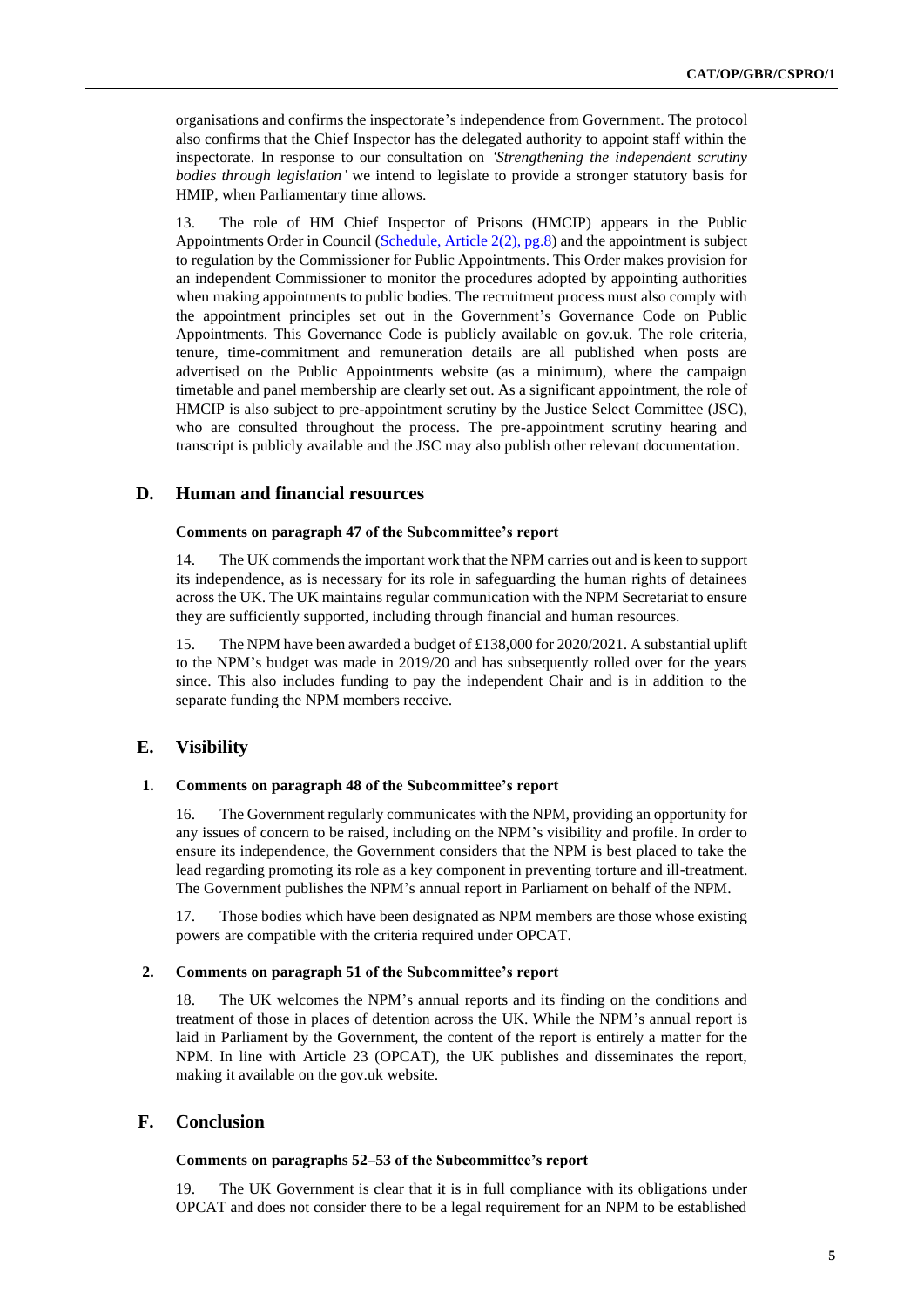in statute. It should also be noted that all the individual members of the NPM each have a statutory basis with powers commensurate with OPCAT principles albeit the NPM itself is not set out in statue. Having said that, the Government recently undertook a public consultation to seek views on putting the NPM on a statutory footing. We are giving this proposal further consideration in light of the responses received.

20. We welcome the comments and recommendations of the SPT on the NPM and they provide useful input as we consider the issue further.

# **III. Overarching issues**

# **A. Legal and Institutional Framework**

#### **1. Comments on paragraph 56 of the Subcommittee's report**

21. Detention and removal are essential parts of effective immigration controls and are used to ensure that those with no right to remain in the UK are returned to their home country if they will not leave voluntarily. The immigration removal estate is currently almost 40% smaller than it was five years ago, and of significantly higher quality. At any one time, 95% of individuals with no leave to remain in the UK are managed within the community rather than detained.

22. The UK does not detain people under immigration powers indefinitely, the law does not allow it. For detention to be lawful there must be a realistic prospect of the individual's removal within a reasonable timescale. There are well established safeguards in the immigration system to ensure that the decision to detain, and any ongoing detention considerations, are sufficiently scrutinised.

23. The UK Parliament has debated the introduction of a 28-day time limit and voted not to introduce one. The Government believes that such a time limit would severely constrain our ability to maintain the right balance and uphold the integrity of the immigration system. We have reviewed how time limits on detention operate in other countries and how they relate to any other protections within their systems. The review showed that very few countries had time limits.

24. Instead, our priority is to ensure immigration detention is used only where necessary, and for the shortest possible time, ensuring decisions to detain and subsequent decisions to maintain or release are well made with systematic safeguards and support for the vulnerable. In the year ending September 2020, data shows that the overwhelming majority of people (98%) who left detention, were detained for less than 6 months, and (76%) were detained for 28 days or less. Decisions to detain are made on a case-by-case basis and kept under constant review.

#### **2. Comments on paragraph 58 of the Subcommittee's report**

#### **England and Wales**

25. Whilst the UK Government notes that the age of criminal responsibility goes beyond consideration of the conditions of those deprived of their liberty in order to prevent torture, relating instead to the wider legislative framework, the following response is provided to the SPT's recommendation.

26. The Government does not have any current plans to raise the age of criminal responsibility. The Government believes that children aged 10 and over can differentiate between bad behaviour and serious wrongdoing.

27. It is not always appropriate to make simple comparisons between countries because the youth justice and supporting social systems differ considerably. The principal aim of the youth justice system in England and Wales is to prevent offending by children. Setting the age of criminal responsibility at 10 provides flexibility in dealing with children, allowing early intervention with the aim of preventing subsequent offending. If assessment by the local multi-agency youth offending team identifies that a child has particular needs, the youth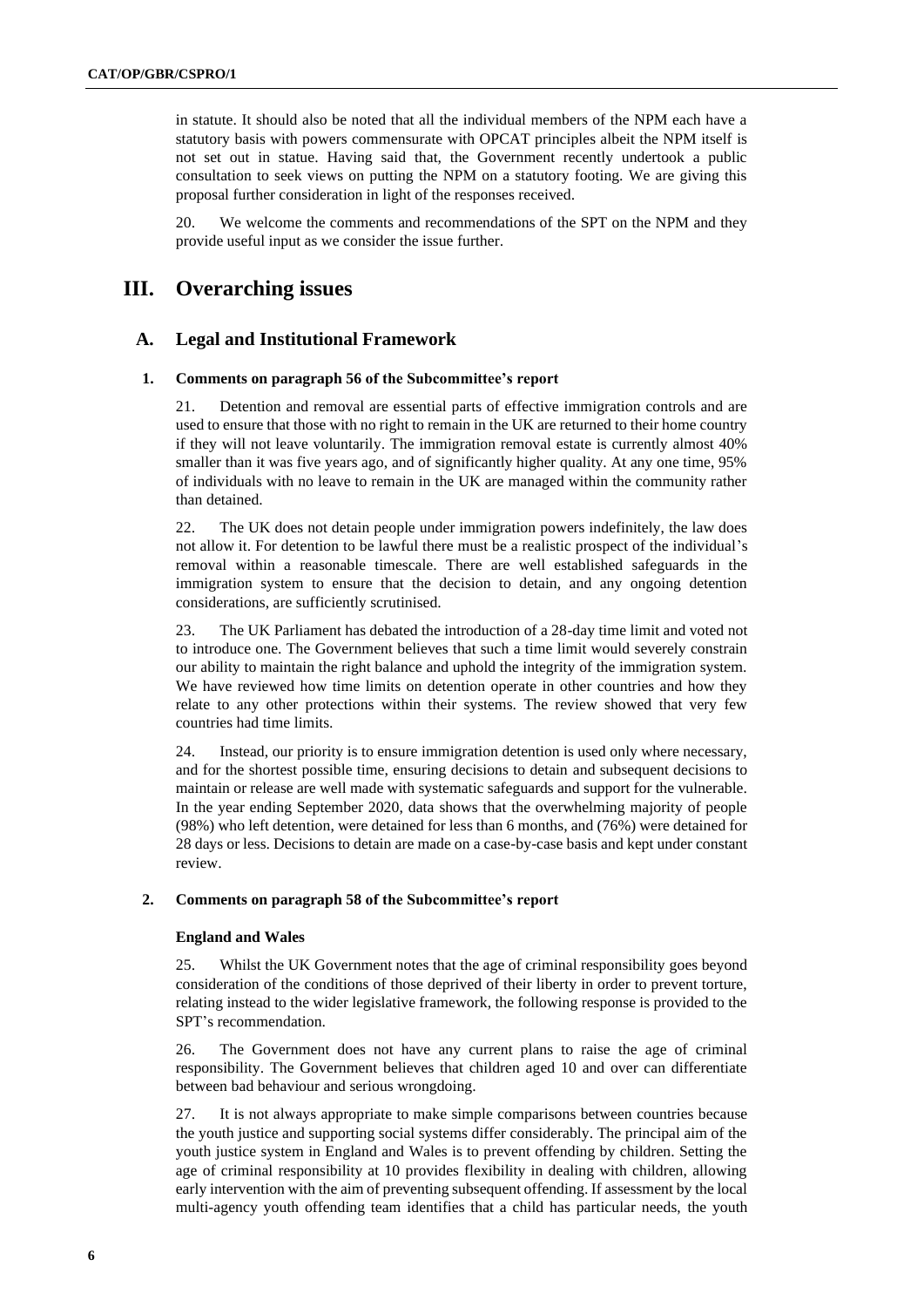offending team can refer the child on to other services for further investigation and support (this can include Children's Services departments or Child and Adolescent Mental Health services).

28. The sentencing framework for children aged 10 to 17 recognises that children have their own specific needs that require a different and more tailored approach. When sentencing, the courts must take into account not only the principal aim of the youth justice system but also the welfare of the child. The age, maturity and needs of a child are always considered in determining the most appropriate response to offending by a child.

29. The Government believes that it is important to ensure that serious offences can be prosecuted and the public protected. However, serious crimes committed by children are rare and we do not want to see younger children prosecuted for offences unnecessarily where a better alternative may be available. Most younger children who enter the youth justice system are dealt with by way of an out-of-court disposal.

# **Scotland**

30. The Age of Criminal Responsibility (Scotland) Act 2019 was passed unanimously by the Scottish Parliament. Once fully commenced, it will increase the age of criminal responsibility from 8 to 12 years of age. Votes on raising the age of criminal responsibility (ACR) to 14 years old and 16 years old were defeated by 108 votes to 11 and 110 votes to 10 respectively, by the Parliament.

31. Implementation of the Act is being undertaken as quickly and safely as possible. Since 29 November 2019, children under 12 can only be referred to a children's hearing on care and protection grounds, and not on offence grounds. This means that from this date, children younger than 12 have not accrued convictions or criminal records.

32. In Scotland there are proven approaches to confronting and correcting childhood behaviour that do not need a criminal justice response, with the great majority of children under 16 who commit offences being dealt with through the welfare-focused children's hearings system, rather than by the criminal justice system.

33. The increase in the age of criminal responsibility from 8 to 12 is a significant reform that will need to be carefully evaluated to identify further policy, legislative, system and practical changes that may be required to ensure that the Act has been safely implemented. The Act, therefore, provides that the Scottish Ministers must carry out a review within 3 years of the commencement of section 1 of the Act (which increases the age to 12). The review is to evaluate the operation of the Act generally as well as to consider a future age of criminal responsibility. Evaluation of the Act will ensure that operational learning and experience about how the legislation and associated change programme operates for the under-12 age group can be taken into account as part of the overall consideration of a future age of criminal responsibility in Scotland.

#### **Northern Ireland**

34. This issue is under active consideration in Northern Ireland. The Justice Minister has written to her Executive colleagues to seek their views on increasing the minimum age of criminal responsibility in Northern Ireland from 10 years to 12 years. While cross-party support has not been forthcoming to date, the Department of Justice will continue to pursue this issue.

# **3. Comments on paragraph 60 of the Subcommittee's report**

#### **England and Wales**

35. Existing Prison Rules and policies already ensure that there is appropriate separation between unconvicted and convicted prisoners. Unconvicted prisoners must be kept out of contact with convicted prisoners as far as the Governor considers that it can reasonably be done, and unconvicted prisoners must not be made to share a cell with a convicted prisoner against their will.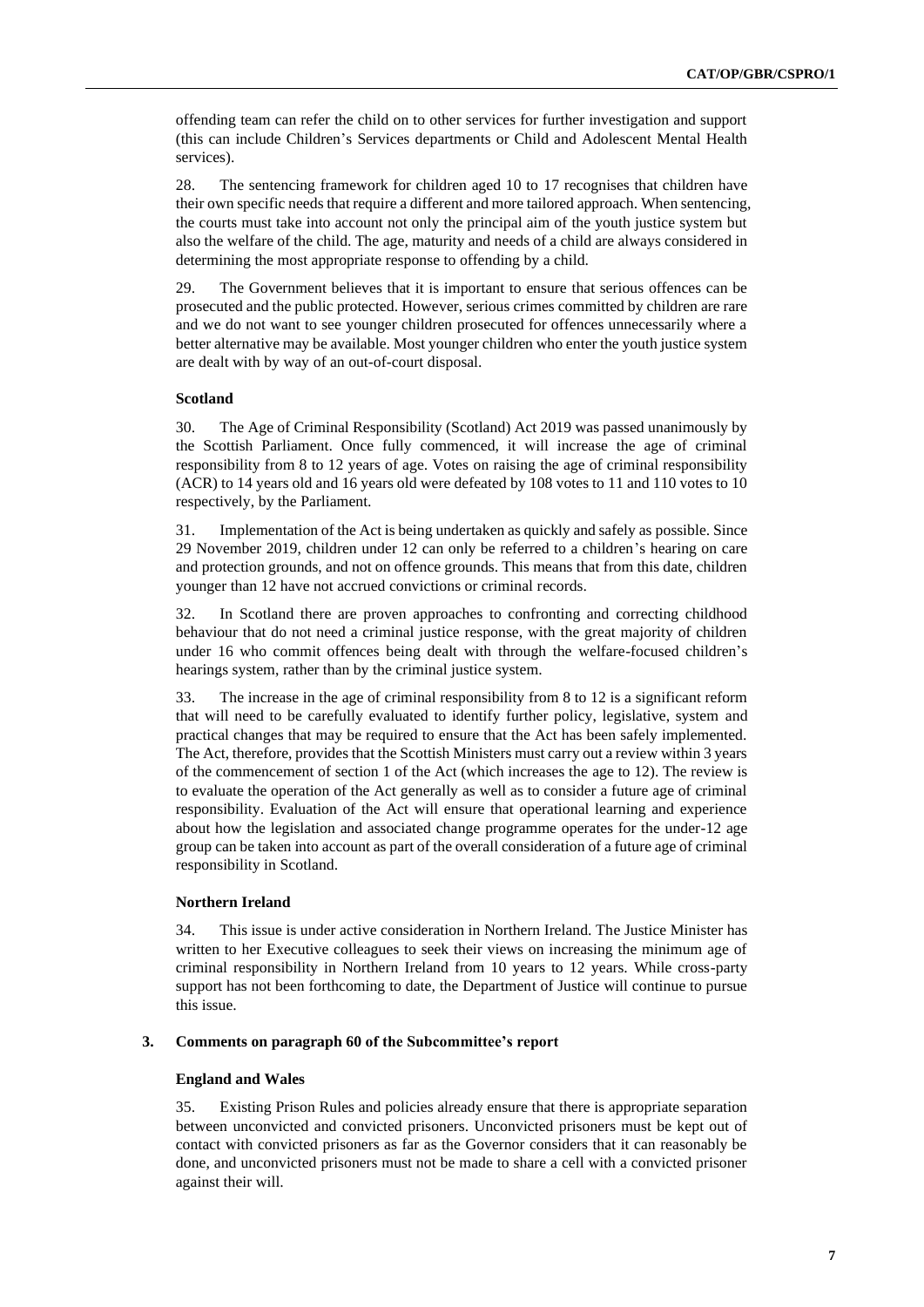# **Scotland**

36. There is provision within the Prisons and Young Offenders Institution (Scotland) Rules 2011 that Governors must, so far as reasonably practical, keep civil and untried prisoners apart from other prisoners. The Rules also make provision for the regime and arrangements that apply to untried prisoner.

#### **Northern Ireland**

37. The majority of remand prisoners in Northern Ireland are held at Maghaberry Prison. Significant work has been taken forward to rationalise the use of the prison site to ensure that, as far as is operationally possible, unsentenced and sentenced prisoners do not share accommodation.

#### **4. Comments on paragraph 63 of the Subcommittee's report**

38. The UK is fully committed to ensuring the rights of persons deprived of their liberty are fully protected.

#### **England and Wales**

#### *Staffing*

39. The UK is committed to ensuring a lack of staffing does not impact the treatment of prisoners. Though we recognise that we face staffing challenges, particularly related to the retention of staff, we remain committed to resolving them.

40. We are targeting action in prisons losing the most experienced officers to understand why this is happening. The leaving rate for band 3-5 prison officers for the year ending 30 September 2020 was 9.9%, which is a decrease of 2.4% compared to the year ending 31 March 2020. We closely monitor leaver trend data and use exit interviews to establish the drivers of attrition and target them.

41. New recruits leaving the prison service after less than two years is detrimental to the running of our prisons. In order to tackle this and proactively seek more closely suited candidates for the role, we have introduced a new recruitment assessment process based on current best practice which includes tests for strengths, behaviours and resilience.

42. We have also updated our Prison Officer Entry Level (POELT) training into an apprenticeship. This aims to improve retention by developing long-term developmental incentives for new recruits, incorporating training delivered through on-site experience to better equip them for the role. Building on the POELT course, the apprenticeship continues to support the new POELT for up to 15 months including periods of reflective learning and continued professional development.

43. For sites where it is hard to recruit and retain staff, we are tackling the issue of recruitment using market supplements and a tailored approach to recruitment advertising.

#### *Delivery of health services*

44. Health and justice partners have committed publicly to providing a standard of health care in prisons equivalent to that available in the community. This is discussed further in response to the SPT's recommendations referring to 'Healthcare in places of deprivation of liberty'.

#### *Prisoners' access to purposeful activities*

45. Prisons are resourced to deliver healthy regimes for prisoners, based on their core day (daily regime schedule), the agreed safe staffing levels and the maximum level of activity that can be achieved. Legislation and a framework of operational policies help structure the core day and ensure national minimum standards are met. Governors have autonomy over activity types and the way in which their staff are deployed, and central services are available to help prisons operate effectively.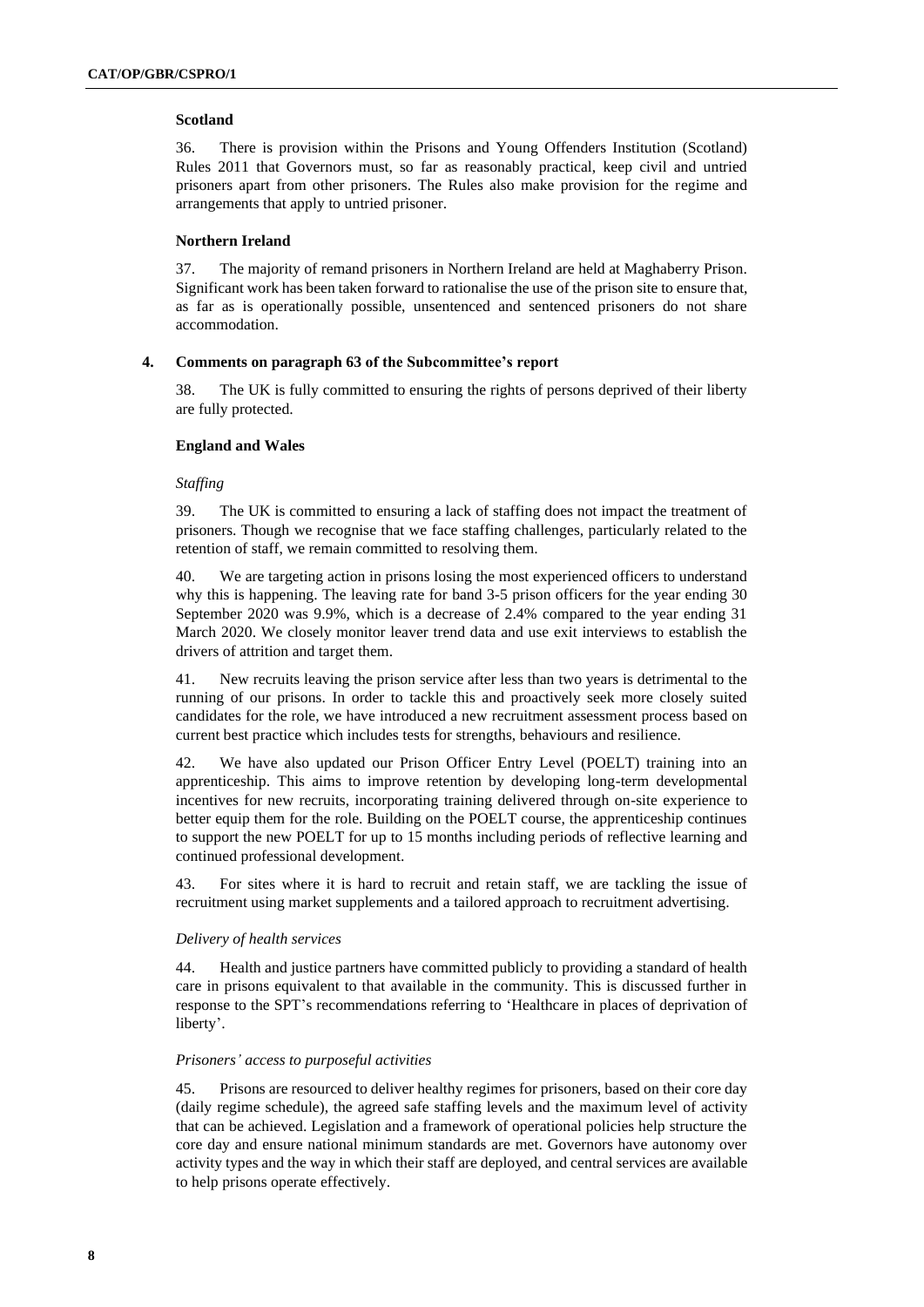46. Work is underway to articulate a future vision for prison regimes which applies the learning gained from Covid-19, which has shown that facilitating a quality regime and ensuring time is productive, including through offering in-cell activity, is more important than simply seeking to maximise time out-of-cell.

### *Material conditions of detention*

47. As announced at the spending review in November 2020, we have committed over £4 billion to make significant progress in delivering 18,000 additional prison places across the prison estate by the mid-2020s. These 18,000 prison places include the 10,000 places being made available through the construction of four new prisons, the expansion of a further four prisons, refurbishment of the existing prison estate and the completion of our ongoing prison builds at Glen Parva and HMP Five Wells.

48. We are also investing a total of £315m in capital funding in 2020/21 to improve the condition of the existing estate. This will be supported by temporary units which will provide 1,000 temporary prison places to accommodate offenders during maintenance and refurbishment work, as well as support shorter-term population pressures. Construction is well underway on HMP Five Wells, the new prison at Wellingborough in Northamptonshire, and works have started at Glen Parva, Leicestershire. These prisons will provide safe, decent, and secure environments to support effective rehabilitation.

49. We have committed an additional £156 million in 2020/21 to address some of the most immediate maintenance and renewal issues across the prison estate. The recent spending review settlement will provide a total of £315m in capital funding in 2021/22 to invest in further improving the condition of the existing prison estate. We have recently announced that over £140m will be spent installing temporary prison cells, repairing and refurbishing prisons, approved premises and young offender institutions, and improving IT in prison.

## **Scotland**

50. The Scottish Prison Service (SPS) seeks to comply with international standards of treatment for prisoners and HM Inspectorate for Prisons undertakes monitoring of prisons using Standards that focus on the upholding of human rights of those detained in prison. In publishing her most recent Annual Report (2019), HM Chief Inspector of Prisons for Scotland stated: "One of the key factors affecting the atmosphere in a prison is the quality of relationships between prisoners and those who work in prison and CCUs. I continue to be hugely impressed that despite COVID-19, the commitment of staff and their ability to care for and protect prisoners, a substantial proportion of whom are vulnerable, continued throughout."

51. The Scottish Government has committed a total of £460.2 million to the SPS for 2021- 2022, an increase of £18 million compared to 2020-2021 to help manage multiple pressures including a rising and increasingly complex prison population.

52. The SPS resource budget will increase by £12.4 million to £354.6 million - this is a 4% increase on last year. This increase will enable SPS to respond to operational challenges.

53. The capital investment in the prison estate this year will be £72.8m, a 7% increase on last year in order to improve and modernise critical prison infrastructure. This includes completing the majority of the work on the new female custodial estate, progressing the work on replacements for HMP Inverness and HMP Barlinnie, as well as improvement works to the existing estate.

# **B. Over-representation of ethnic minorities in the Criminal Justice System**

#### **1. Comments on paragraph 66 of the Subcommittee's report**

54. Addressing race disparities in the criminal justice system is extremely important to the UK government and we continue to prioritise this work, examining and acting on the issues highlighted in several reviews, recent independent inspections, and collecting and interrogating data in the spirit of the principle of "explain or change".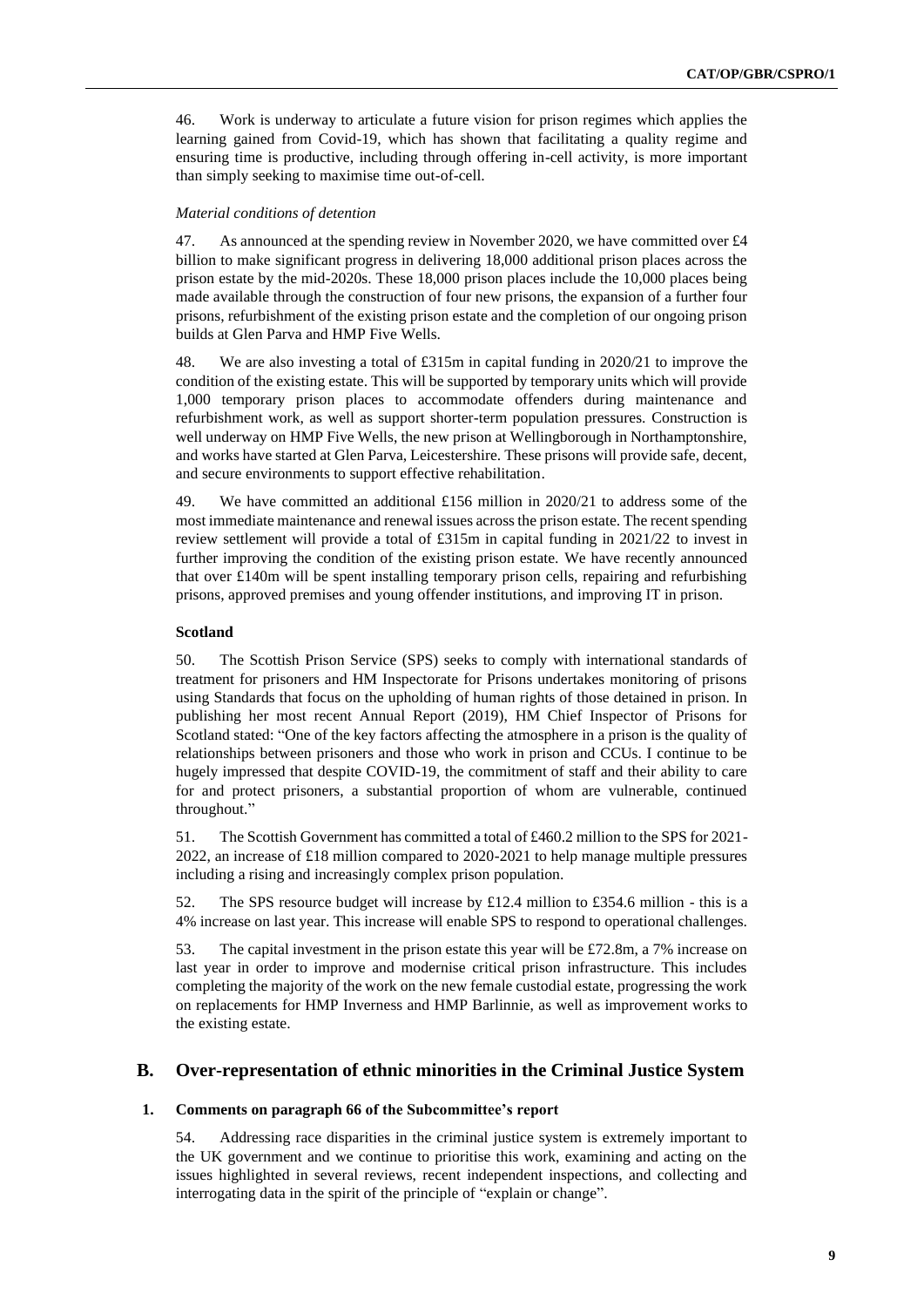55. Since the Lammy Review, into the treatment of, and outcomes for, Black Asian Minority Ethnic (BAME) individuals in the criminal justice system in September 2017 we have made progress on a number of fronts. We are also doing more than ever to identify disparity in current practices and putting into place safeguards to prevent new policies from having unintended consequences that may have a cumulative impact on racial disparities.

56. We have made good progress towards completing actions we committed to take in relation to each recommendation and adding further actions that were not explicitly contained in the report. For example, we continue to prioritise the understanding and tackling of disproportionality within the youth justice system with a focus on preventative measures such as early interventions and diversions as well as procedural focuses in respect to remand and sentencing. Since the Review we have also made good progress in the increase of workforce diversity in HMPPS: This includes seeing an increase in the diversity of our Senior Civil Servant group and in the number of successful Black, Asian and minority ethnic applicants into the prison service.

57. We are keen on continuing the constructive dialogue around race and we will continue to build on the foundation of the Lammy Review adopting a wider approach that warrants an examination on the contributory factors that perpetuate the cycle of racial disparity in the criminal justice system.

58. The independent Commission on Race and Ethnic Disparities was launched to conduct a detailed, data-led examination of inequality across the entire population, and to set out a positive agenda for change. The Commission's report was published on 31 March 2021. The Government will now consider their recommendations in detail and assesses the implications for future government policy. The entirety of government remains fully committed to building a fairer Britain and taking the action needed to address disparities wherever they exist.

#### **2. Comments on paragraph 66 (a) of the Subcommittee's report**

#### **England and Wales**

59. Stop and search is a valuable policing tool that removes tens of thousands of knives from the streets each year and helps police to fight crime and protect communities as part of a broader strategy to tackle serious violence. However, no one should be subject to stop and search based on any protected characteristics including race, ethnicity and age. Safeguards exist to ensure this, including the use of body worn video (BWV) by police officers to increase accountability, Her Majesty's Inspectorate of Constabulary and Fire & Rescue Services (HMICFRS) inspections where force level disparities are examined and Code A of the Police and Criminal Evidence Act 1984 (PACE) which sets out the statutory requirements for conducting a stop and search. In particular, Code A states that stop and search powers must be used fairly, respectfully and without unlawful discrimination, under the Equality Act 2010. Reasonable grounds for searches can never be based on any protected characteristics, generalisations or stereotypes and local scrutiny panels ensure compliance with Code A through monitoring data sets, checking reasonable grounds and/or reviewing of BWV. The Home Office publishes force-level data on stop and search, including racial disparities, which can be used to increase accountability. The College of Policing recently updated their guidance on stop and search, to further ensure fair and proportionate use of these powers and provide better practice to forces on community engagement and scrutiny. The Home Office is working with HMICFRS and forces to monitor uptake of the updated guidance.

60. Police custody is governed by Code C of PACE which sets out the legal framework for the detention, treatment and questioning of persons by police officers. The operational management of custody suites is also carried out in accordance with the Authorised Professional Practise (APP) requirements as set by the College of Policing. As for Code A, Code C states that powers and procedures available to custody officers must be used fairly, without unlawful discrimination and in line with the Equality Act 2010. The integrity of police custody is maintained via HMICFRS unannounced visits and regular visits from the Independent Custody Visitors' Association (IVCA), who make unannounced visits to police custody to check on the rights and wellbeing of detainees. Independent custody visiting is one of the means to assess the UK's commitment to OPCAT. Both HMICFRS and ICVA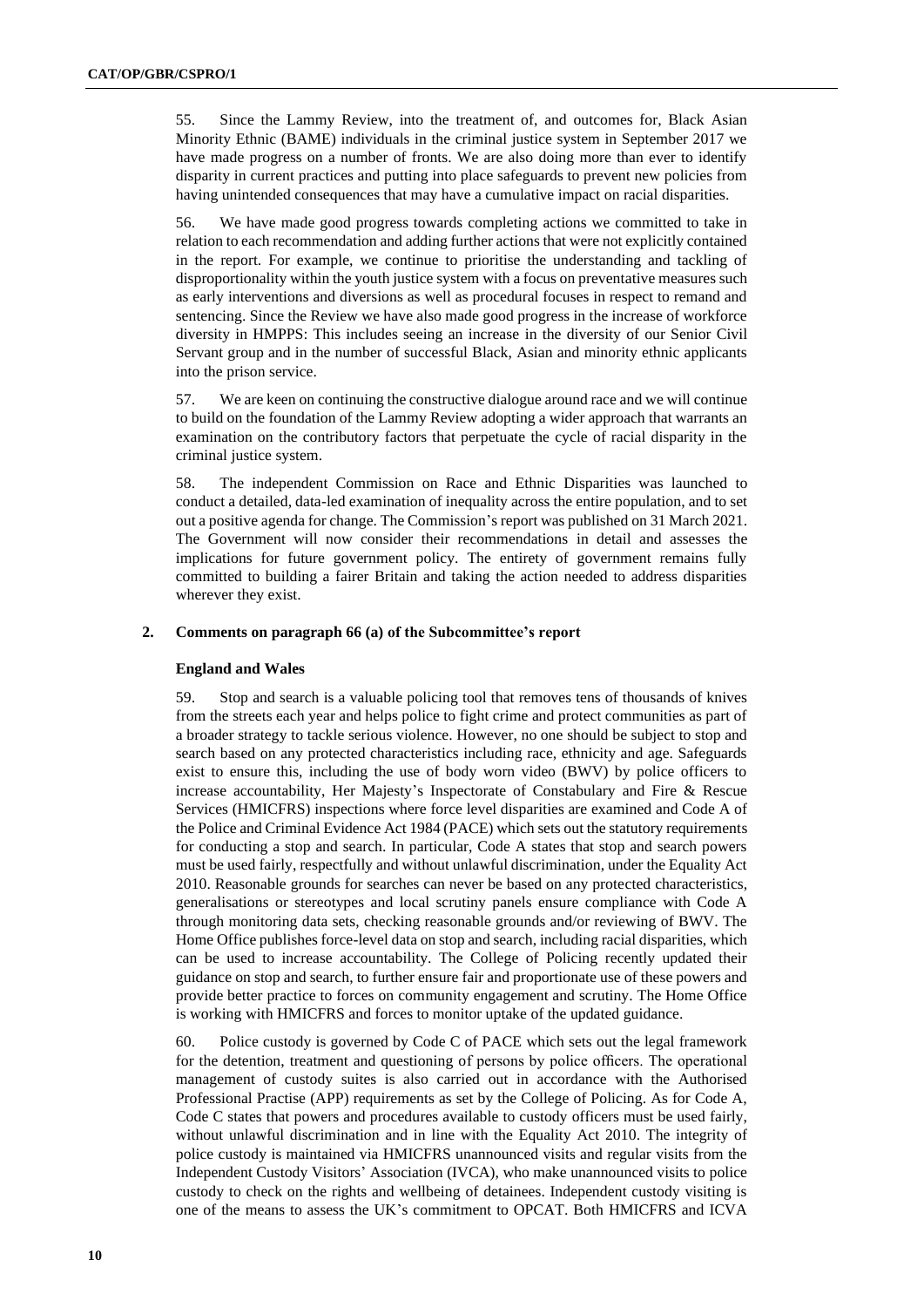keep the Home Office fully informed on their visits and findings. The Home Office is currently working with the National Police Chiefs' Council (NPCC) to improve the processes by which data on use of powers and procedures in police custody is shared and published, to increase transparency and understanding.

61. Section 24 of PACE give constables in England and Wales a power of arrest for all offences. It sets out two criteria that a constable must meet before carrying out an arrest: they must have reasonable grounds to (i) suspect an individual of having committed or be about to commit an offence and (ii) believe that the individual's arrest is necessary. The reasons for which arrest may be necessary include preventing personal injury or damage to property and to allow the prompt and effective investigation of the suspected offence. The exercise of the power is governed by Code G of PACE which, as for other PACE Codes, states that powers of arrest must be used fairly, without unlawful discrimination and in line with the Equality Act 2010.

### **Scotland**

62. Intelligence-led stop and search is a valuable and effective policing tactic and contributes to the prevention, investigation and detection of crime while keeping people safe and improving community well-being.

63. Police Scotland's stop and search data is reported on per local authority area. Police Scotland officers understand victims of crime and the wider public have an expectation that officers will use the powers available to them, including stop and search where necessary, to bring offenders to justice. They also recognise that stopping and searching people is a significant intrusion into their personal liberty and privacy and they remain committed to ensuring that all stop and search activity is carried out in a lawful and proportionate way and that people are treated with fairness, integrity and respect.

64. Police Scotland record data and carry out analysis to ascertain any disproportionality. They liaise with local divisions ensuring robust governance through first line managers, checking every single stop and search submitted to the database and then their National Stop and Search Unit carries out further review. Their stop and search processes follow the Code of Practice on Stop and Search and which have been approved by an Independent Advisory Group and the Scottish Police Authority.

#### **3. Comments on paragraph 66 (b) of the Subcommittee's report**

#### **England and Wales**

65. We are committed to ensuring that prisons, young offenders' institutions and other custodial establishments safeguard the public as well as protecting the rights and dignity of prisoners. Prisons are challenging places to live and work. Staff and prisoners are increasingly exposed to threats including levels of violence, the impacts of substance misuse and criminal activity, all of which increase the risk for potential physical harm. Reducing violence and improving staff prisoner relationships will reduce the need for force to be used.

66. We are working with the Race Action Plan team to tackle disproportionality. We have accepted the Lammy recommendation that Use of Force committees should not be ethnically homogenous and involve at least one individual with explicit remit to consider interests of prisoners. We are working towards implementing this across all our prisons.

67. A Use of Force evaluation team has been established to conduct research into use of force in prisons, and we will use this evidence to inform our approach moving forward, so that we can use evidence-based practice to tackle disproportionality.

#### **Scotland**

68. In 2021, Police Scotland will engage in a consultation with community stakeholders in order to inform revised Use of Force Policy. As part of the consultation views will be sought from ethnic minority stakeholders on policies that ensure proportionate use of force.

69. Operational Safety Training Instructors will also undertake for the first time, additional, externally provided Equality and Diversity training in order to better inform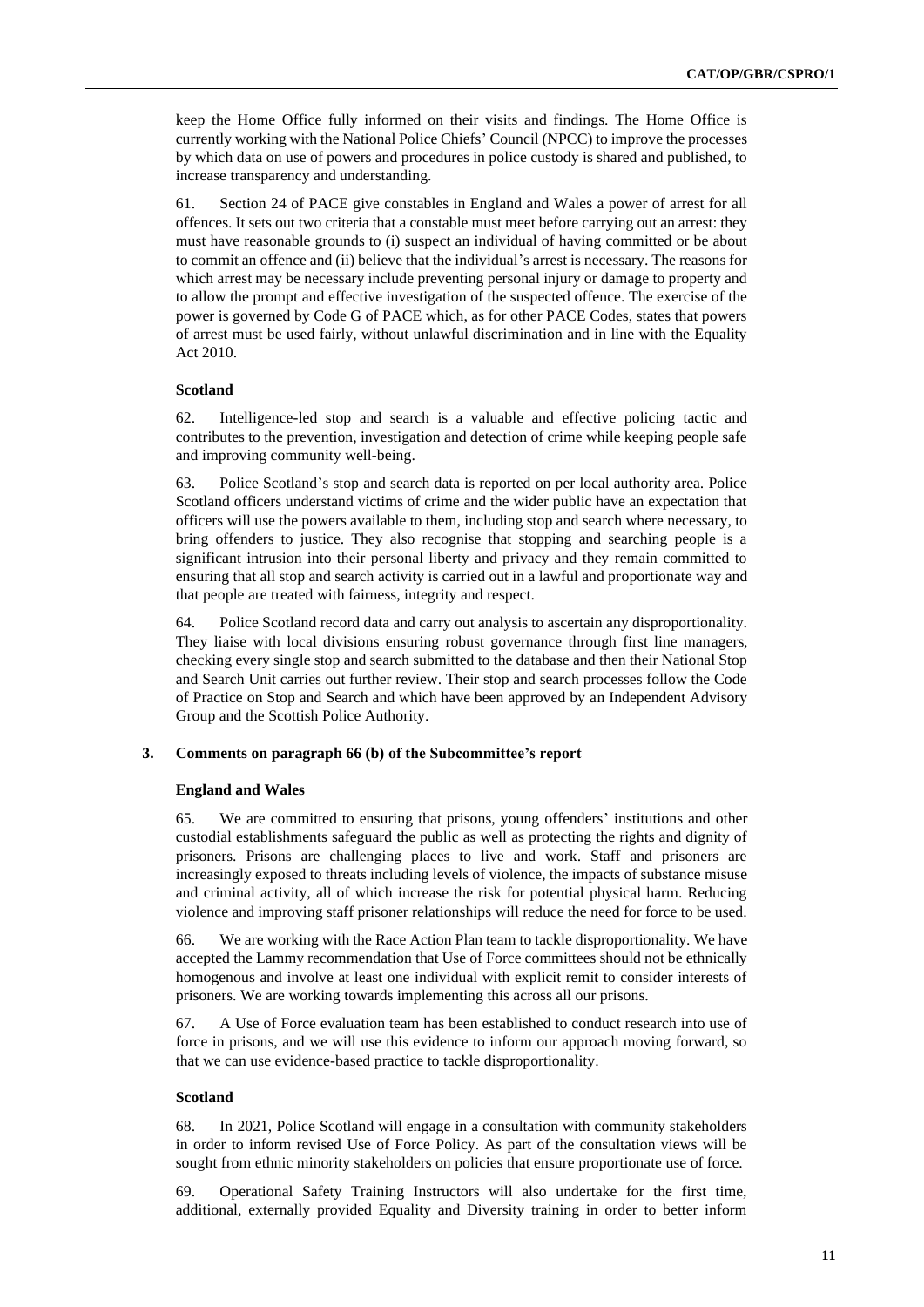training development and operational safety course content. The training will deepen their understanding of equality and diversity related issues in their role in the provision of advice on the proportionate use of force.

Police Scotland intend to utilise this enhanced knowledge to provide specific tactical advice to officers to counteract the effect of any biases they may hold.

#### **4. Comments on paragraph 66 (c) of the Subcommittee's report**

70. Across the range of interventions and programmes that address reducing reoffending, we will need to ensure that we understand the impact across cohorts and consider how we address specific needs in all that we do. This can be observed in our evaluation programme and our work analysing the drivers of reoffending for cohorts. We aim to carry out equality impact assessments in our programmes and work to ensure that factors such as protected characteristics, do not act as a hinderance for successful rehabilitation.

71. Following the HMIP 'Thematic review of Minority ethnic prisoners' experiences of rehabilitation and release planning' an action plan has been agreed to enable Her Majesty's Prison and Probation Service (HMPPS) to make the changes identified to improve matters for the identified cohort. Fundamentally, the purpose of this work is to understand the cultural needs of Black, Asian and Minority Ethnic (BAME) and Gypsy, Roma and Travellers (GRT) prisoners in order to provide improved and culturally sensitive services around rehabilitation and release planning. This will include working to identify potential areas of discrimination and embedding improvements into the services HMPPS offers so that minority ethnic prisoners' experiences are improved, aiding their rehabilitation.

# **5. Comments on paragraph 66 (d) of the Subcommittee's report**

72. We want people to have confidence in a justice system that is fair and open - one where no person suffers discrimination of any sort. We share deeply the concerns about where we are now in terms of disproportionality. We will continue to prioritise the understanding and tackling of disproportionality within the youth justice system and recognise the absolute need for systemic change.

73. While there is important work to be done to improve the treatment and outcomes of these communities in the Criminal Justice System, this will only partially address the key issues linked to over-representation. This is because the 'upstream' factors that lead to crime are similarly disproportional. That is why there have been wider efforts by the Government to tackle over-representation through health, education and policing - demonstrating the significance of a holistic approach.

74. Several key actions are being taken by the Government to address disproportionality throughout the system and we are working to further strengthen our understanding of how we can ensure that BAME children can be diverted from custody, where appropriate.

75. We are investing £1m in funding to use physical activity and trauma-informed practice to improve outcomes for 11,000 BAME children at risk of entering the criminal justice system.

76. Our 'Chance to Change' pilots with police allow low-level offences to be addressed out of court. We understand that BAME defendants are consistently less likely to plead guilty and therefore face more punitive outcomes. This model places less emphasis on admission of guilt and more on the opportunity for diversion.

77. Youth Justice Board (YJB) support is in place to assist with the diversion of overrepresented children through the pathfinder concept. A pathfinder to support BAME children and families impacted by Covid-19 has been developed. Payments totalling £1.4m over 3 years have been allocated to areas such as Newham and Brent with regards to Covid-19 response to provide this support to over-represented children.

78. We are going further to fund Black and Asian specialist voluntary sector organisations. A YJB project is in the process of being developed with around £80,000 youth-specific funding for voluntary and community sector organisations to support children who have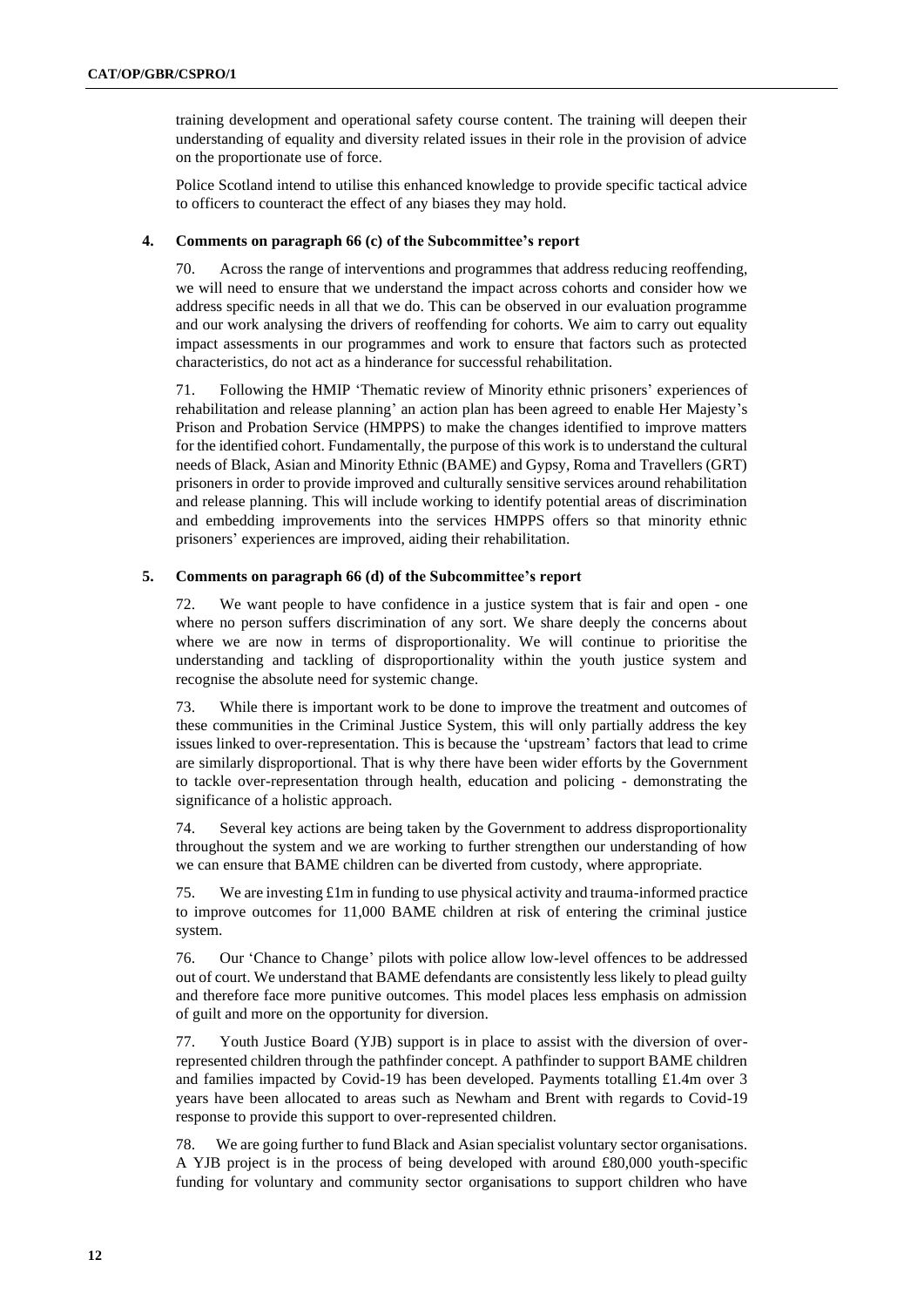experienced trauma and Adverse Childhood Experiences (ACEs) resulting from Serious Youth Violence

79. Work is ongoing in several areas with police. We have collaborated with the NPCC to tackle disproportionality in police custody. The YJB is also working on a potential pathfinder project to understand disproportionality in the out-of-court disposal system. This would identify and pilot a process for monitoring of out-of-court disposals within four police forces and make recommendations as to the process for a national approach as well as to develop a national training package specifically Community Resolutions.

80. We are currently reviewing the use of remand for children, with particular attention to the disproportionate representation of BAME children.

81. We have also worked with the Magistrates' Association to build awareness of disproportionality among sentencers. The YJB has recently held a joint roundtable with the Magistrates Association looking at over-represented children and the development of a Disproportionality Protocol and checklist for magistrates.

82. Within the Youth Custody Service (YCS), work is also taking place:

- Bespoke Diversity and Inclusion Plans are in place across the youth secure estate and are monitored for assurance against progress;
- Following de-biasing training for key staff, YCS are working with HMPPS to develop a bespoke training package on Diversity and Inclusion that will include cultural intelligence and best practice models;
- YCS continues to develop effective practice briefings to help upskill staff for instance on supporting children and young people with specific personal, cultural or religious needs, and supporting conversations around difference;
- The first phase of HMPPS' Race Action Programme will review existing data, practice and provision and will be taken forward by staff member dedicated to the YCS.

83. Finally, we await the recommendations of the commission on race and ethnic disparities both in the criminal justice space and in its important contribution to upstream areas. We will consider this publication carefully as we shape future work in this space.

#### **Northern Ireland**

84. Whilst Catholics are not an ethnic minority group, Catholics are minorities in Northern Ireland. The proportion of Catholics within the Youth Justice System in Northern Ireland is higher than the current census breakdown for the 10-17-year-old age group, a trend that has been evident for the last number of years. In order to explore factors that influence over-representation generally, the Youth Justice Agency in NI has commissioned Queen's University Belfast to carry out research into this area. A report is due by the summer of 2021.

#### **6. Comments on paragraph 66 (e) of the Subcommittee's report**

#### **England and Wales**

#### *Race disproportionality and training for prosecutors*

85. Prosecutors must be fair, objective and independent. When deciding whether to prosecute a criminal case, lawyers must follow the Code for Crown Prosecutors 'The Code'. The Code gives guidance to prosecutors on the general principles to be applied when making decisions about prosecutions. These general principles help to ensure groups, including minority groups, are treated fairly and include a number of provisions which include when making decisions, prosecutors must be fair and objective.

86. Training on the Public Sector Equality Duty is also a mandatory requirement for all lawyers as of February 2020. This is to ensure that prosecutors understand the importance of 'consciously considering' the needs of victims, witnesses and defendants with particular protected characteristics, including ethnic minority groups through the prosecution process.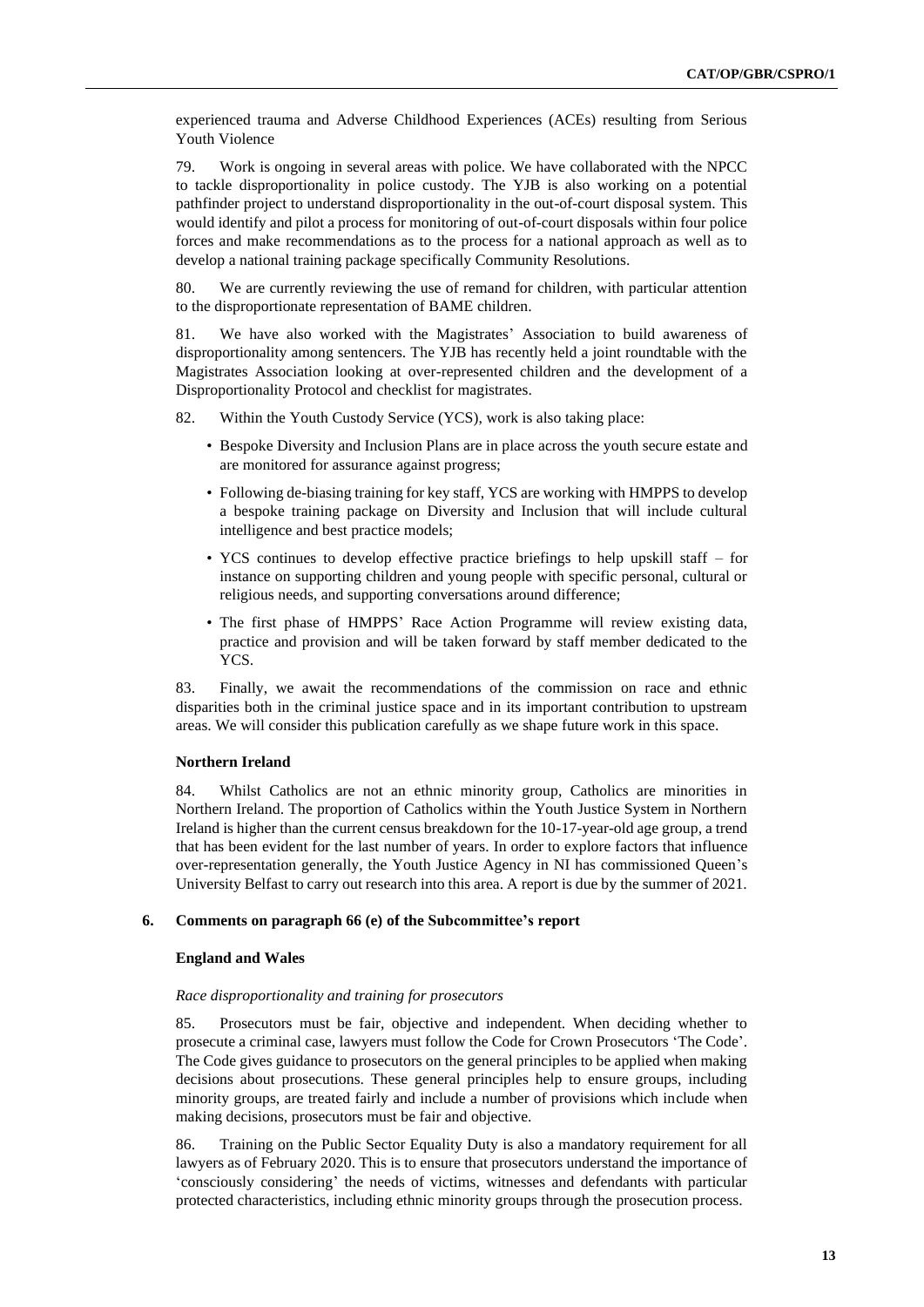87. The Crown Prosecution Service (CPS) has also put in place a structure for community engagement at national and local levels. Communities provide direct feedback on the way in which CPS decisions impact upon them, enabling the CPS to assess whether additional support for prosecutors is required to ensure that their application of the Code is not influenced by factors that may be a product of bias. This includes:

- Community Accountability Forum (CAF) meetings, chaired by the CPS Chief Executive Officer and an independent co-chair, with a diverse membership. CAF meetings focus on particular themes, enabling the CPS to hear from communities on particular issues;
- Local Scrutiny and Involvement Panels (LSIPs), chaired by Chief Crown Prosecutors, with membership drawn from local communities. LSIPs scrutinise CPS decisionmaking on a variety of cases, ensuring that prosecutorial decision-making is informed by an understanding of community perspectives;
- Community Conversations, chaired by Chief Crown Prosecutors, where community members can raise issues of local concern directly with the CPS.

### *Training for judges*

88. The judiciary of England and Wales is also independent of Government. The Lord Chief Justice (LCJ), the Senior President of the Tribunals, and the Chief Coroner have statutory responsibility for training, under the Constitutional Reform Act 2005, Tribunals, Courts and Enforcement Act 2007, and Coroners and Justice Act 2009 respectively. Training responsibilities are exercised through the Judicial College.

89. The Judicial College has a governing principle which requires diversity to be embedded into all training using examples of the social context in which judging occurs. Social context includes diversity, equality and social mobility. It is also the College's goal to integrate the topic of bias in all induction and continuation training. Judicial trainers are provided with guidance on how to integrate fair treatment and diversity into jurisdiction specific induction and continuation training programmes which are delivered to all judicial office-holders.

90. Social context and diversity are embedded in the competence frameworks for judges and magistrates. This all reflects the judicial oath, to 'do right to all manner of people after the laws and usages of this realm, without fear or favour, affection or ill will.'

91. All judges have access to the Equal Treatment Bench Book (ETBB) which is a comprehensive guide on equal treatment issues and is publicly available at: https://www.judiciary.uk/publications/new-edition-of-the-equal-treatment-bench-booklaunched/. A new iteration is being published in February 2021.

### *Training for Legal professionals*

92. The legal profession in England and Wales is also independent of Government. Statutory responsibility for encouraging an independent, strong, diverse and effective legal profession sits with the approved regulators and the oversight regulator, the Legal Services Board (LSB). Accordingly, training set by regulators is done so independently. The Ministry of Justice has informed the Solicitors Regulation Authority, Bar Standards Board and Charted Institute for Legal Executives (CILEx) Regulation of these recommendations and highlighted their importance in ensuring the effective and fair delivery of justice. Regulators have informed us that they have been incorporating diversity into their approach to training and development and that they continue to consider equality and diversity as key priorities.

93. The UK Government has also launched an Independent Review into Criminal Legal Aid. The Review will look at how changes to Criminal Legal Aid might tackle racial disproportionality. For example, by seeking to ensure Criminal Legal Aid services are delivered through a diverse set of practitioners equipped with the right skills and expertise. The Review aims to report by the end of the year.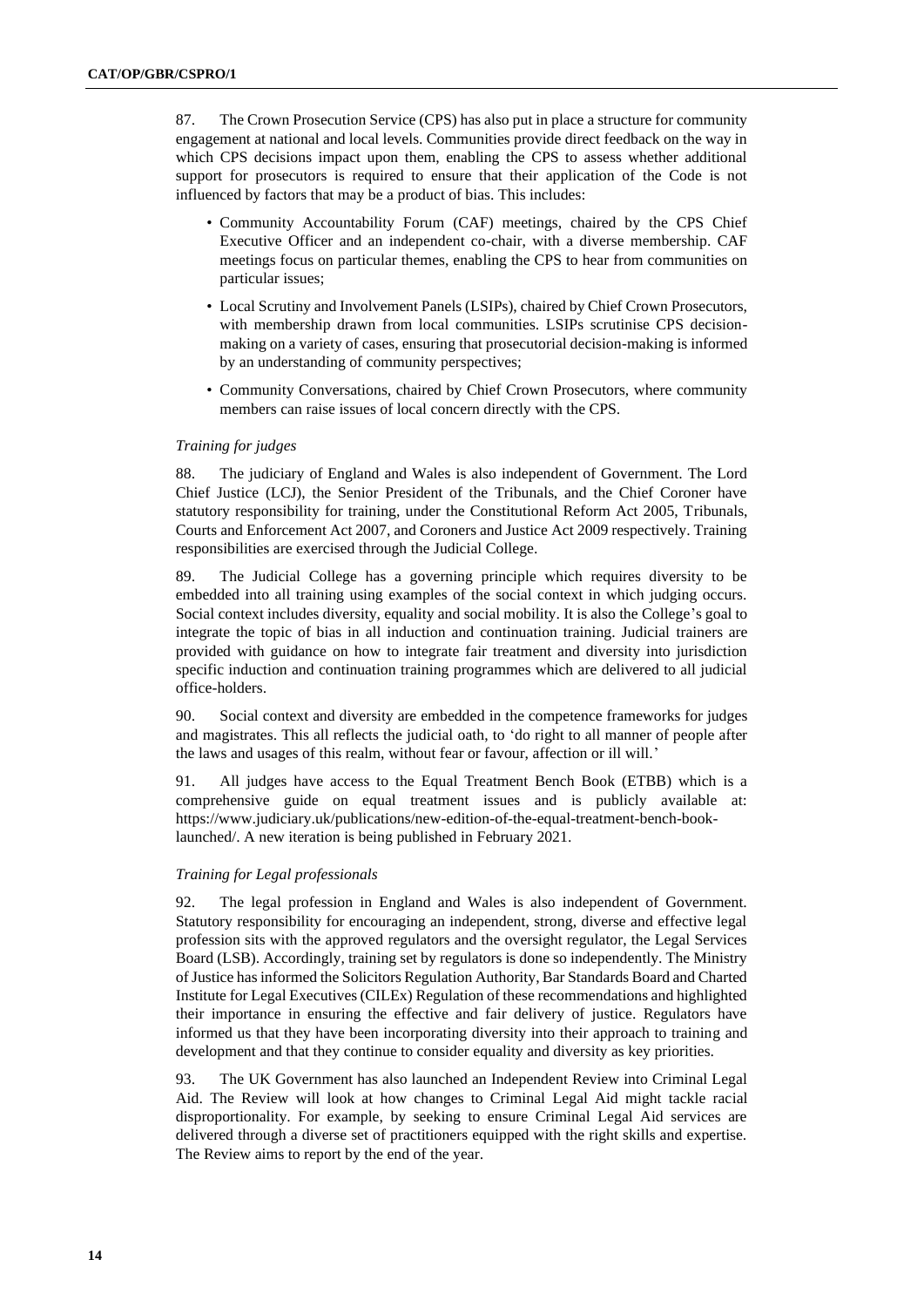#### *Training for police officers*

94. The College of Policing sets and maintains training standards for policing. In 2014, it introduced the Code of Ethics, which includes a set of principles for policing, including that all officers and staff should take active steps to oppose discrimination and make their decisions free from prejudice.

95. The College of Policing implemented the Policing Education Quality Framework (PEQF) to ensure a consistent, national education framework for police officers and staff, to equip the profession with the right skills, powers and experience. The basis for this looked at the fundamental requirements of a profession – including standards of education, specialist knowledge base and, critically, ethics. The College's foundation training for all those entering the service includes substantial coverage of police ethics and self-understanding, including the effects of personal conscious and unconscious bias. Initial training covers hate crimes, ethics and equalities and policing without bias.

96. The Code of Ethics is a key component of the National Decision Model (NDM), which is at heart of police decision-making and is therefore heavily incorporated into police training. Training and development are provided by forces at several different stages ranging from initial entry to leadership and is on-going to reflect and reinforce organisational values. The Metropolitan Police Service includes further inputs on this during its recruitment and promotion training as well as at other "touchpoints" and via intranet articles, forums and videos. It has also recently been seeking to introduce immersive, scenario-based training for ethical dilemmas. Her Majesty's Inspectorate of Constabulary and Fire and Rescue Services (HMICFRS) inspections regularly include an assessment of the training that officers and staff receive.

97. There is an active network of ethics panels in polices forces, engaging at both a regional and national level across England and Wales. The UK Police Ethics Guidance Group provides oversight at a national level and, together, provide the opportunity to discuss ethical dilemmas.

# **Scotland**

98. Police Scotland Initial Training includes a recently refreshed equality and diversity syllabus. Additionally, Police Diversity Staff Associations, including their ethnic minority staff association, are now invited to speak directly to officers in initial training to deepen their understanding of ethnic minority issues.

99. Significant events that impact diverse communities, such as Black or LGBTI History Month, are highlighted in initial training to students with the purpose of educating police officers on the history of policing as it relates to diverse communities and the importance of building on relationships moving forward.

100. Leadership Training and Development are actively planning to increase BME representation within the instructional cadre within initial training in 2021 in order to ensure officers have access to experienced staff with a deeper personal knowledge of ethnic minority issues.

101. Equality and Human Rights Impact Assessment training has been developed and is being delivered throughout 2021 to ensure that policy and training accurately reflect the potential impact on diverse communities, including ethnic minorities.

102. Operational Training Staff, whom lead on training officers post their initial training and throughout their careers, are gaining wider access to externally delivered Equality and Diversity training to deepen their own understanding of issues faced by diverse communities.

103. Leadership Training and Development's Immersive Learning Unit, responsible for the delivery of Critical Incident Management training to senior Divisional Officers, is presently revising its program to ensure that it best reflects current issues faced by diverse communities, including ethnic minorities. In addition, a product will be tested in 2021 that embeds understanding of critical incident management at lower levels of leadership and supervision within Local Policing.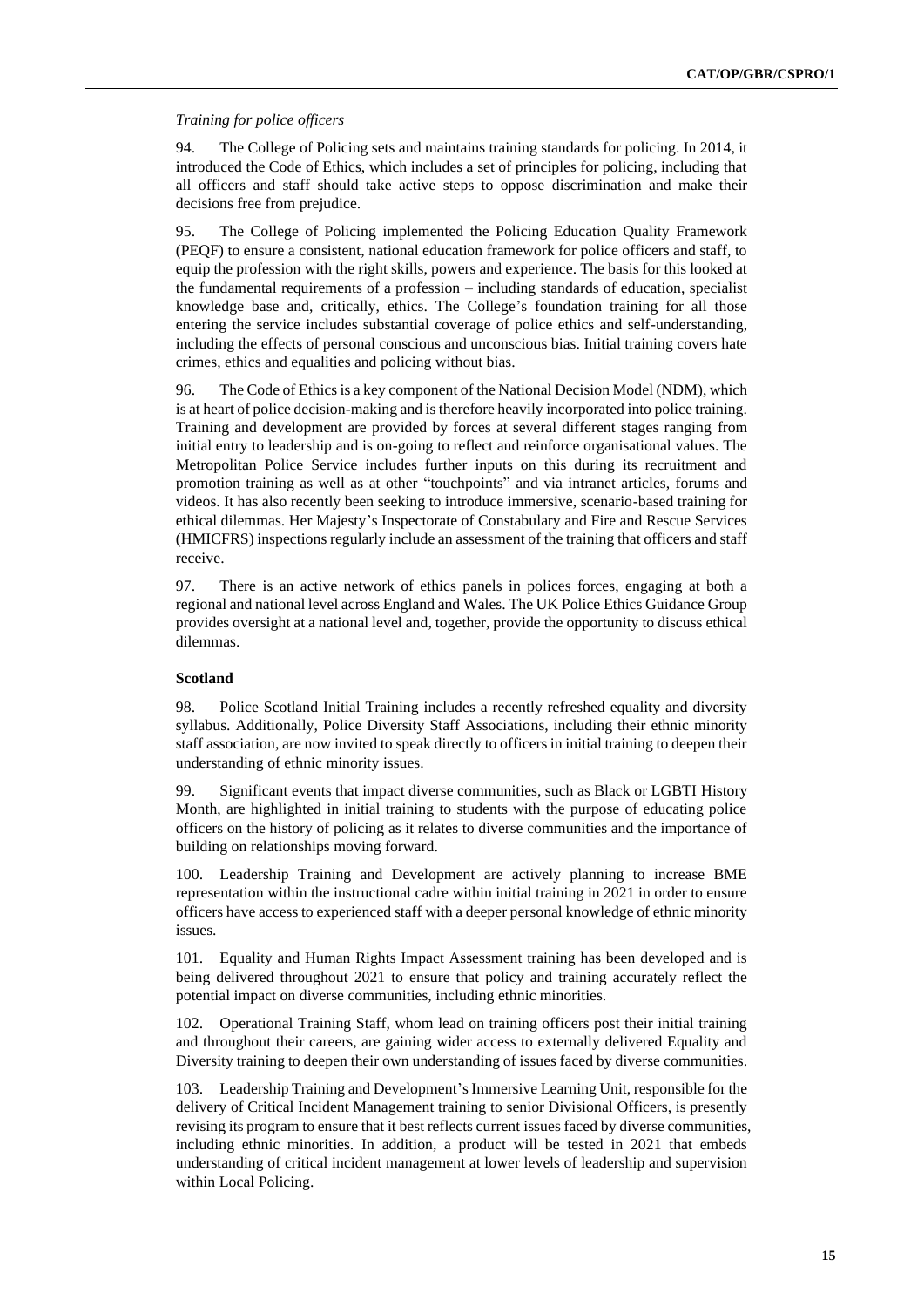# **C. Healthcare in places of deprivation of liberty**

# **1. Comments on paragraph 71 of the Subcommittee's report**

# **Police**

104. In regard to specific training or awareness that is undertaken by forces to ensure their staff are well-versed in custody protocols, this would be a matter for the College of Policing and NPCC to take forward and consider what training may be appropriate. The College of Policing are an operationally independent arm's-length body of the Home Office. The College, as the professional body for policing in England and Wales, can set and improve standards for excellence in policing, to ensure police training and ethics is of the highest possible quality.

# **Medical personnel**

105. It is the responsibility of the professional regulators to set the standards and outcomes for education and training and approve training curricula to ensure newly qualified healthcare professionals are equipped with the knowledge, skills and attitudes to provide high quality patient care.

106. The content and standard of medical training is the responsibility of the General Medical Council (GMC), which is an independent statutory body. The GMC has the general function of promoting high standards of education and training, and co-ordinating all stages of education to ensure that medical students and newly qualified doctors are equipped with the knowledge, skills and attitudes essential for professional practice.

107. Health Education England works with bodies that set curricula such as the GMC and the Royal Colleges to seek to ensure training meets the required professional standards to meet patients' needs.

108. All registered health care staff dealing with detained persons must have competencies of the same standard as those working in the National Health Service. Additionally, these staff have access to the same NHS training programmes as part of their continuing professional development.

# **Scotland**

109. The National Police Care Network has a role to improve capability and capacity in the forensic medical workforce in Scotland. Through its Education and Workforce Working Group the Network is refreshing existing training materials. The Network will ensure that the underpinning international and national legal context, including the Mandela Rules and Istanbul Protocol is included in the revised training materials. The Networks will also work with healthcare professionals working in police custody to ensure that they are aware of processes for the examination of victims of torture and ill treatment.

110. Neither the Mandela Rules nor the Istanbul protocol is currently referenced within the custody training curriculum. However, similar principles exist within Police Scotland's Standard Operating Procedure (SOP) relating to persons in police custody. The SOP confirms that the care and welfare of individuals in police custody is paramount.

111. In relation to equality and human rights considerations, guidance directs that *"it is essential that the care, welfare and security of persons held in police custody be maintained to consistently high standards. Whilst security is of paramount importance, all persons are to be treated with care and respect, ensuring that their fundamental human rights are maintained at all times. No person should receive less favourable treatment on the grounds of age, disability, gender reassignment, marriage or civil partnership, pregnancy and maternity, race, religion or belief, sex and sexual orientation. Each and every person must be considered as an individual with specific needs relevant to their particular circumstances, health and condition. Reasonable requests, which do not interfere with operational requirements or security, should only be refused when there are justifiable reasons."*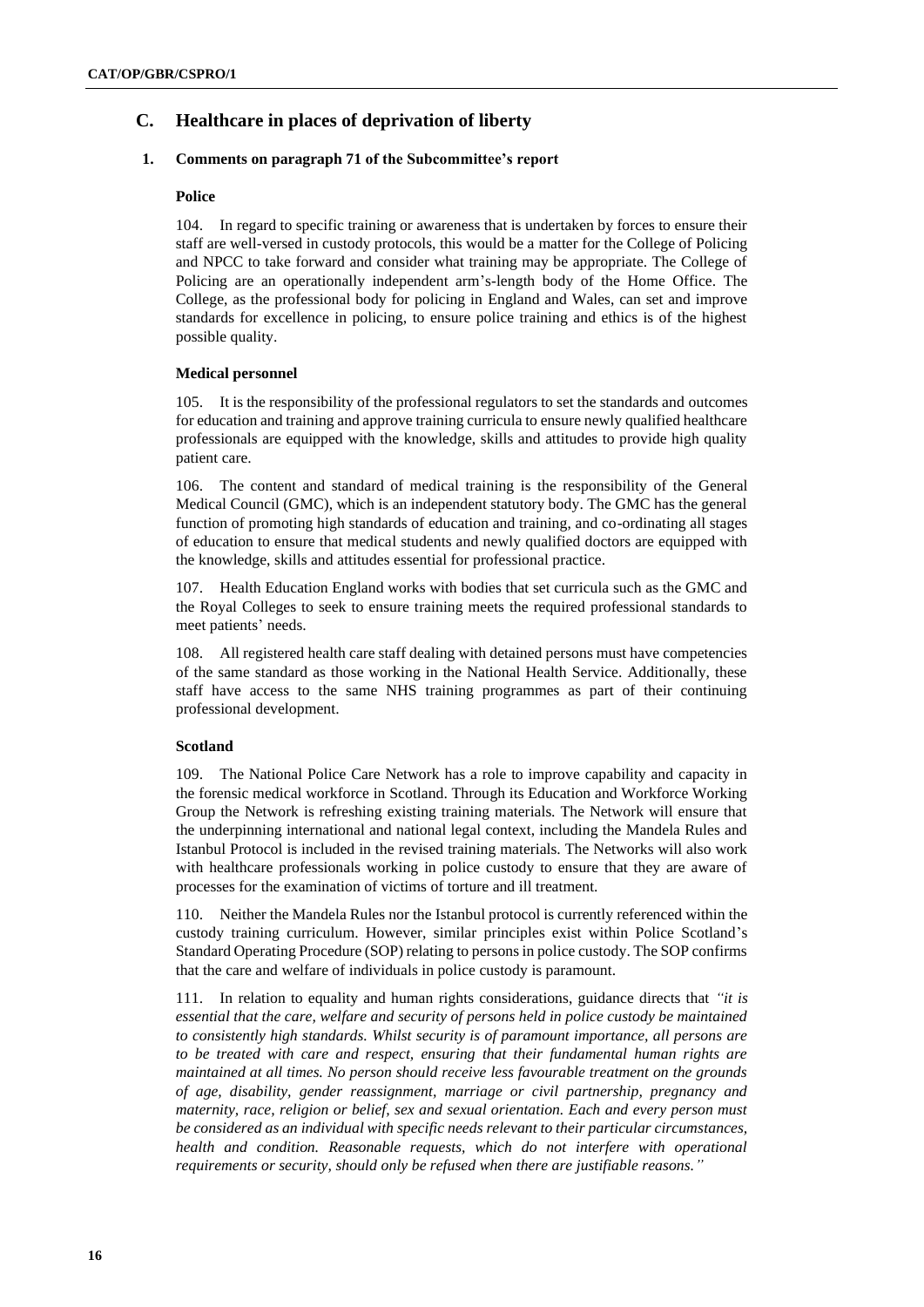112. A Pilot for trialling "Soft Cuffs" was launched in the Falkirk area of Scotland in 2019. They are Velcro straps for the wrists, which allow a custody to be restrained but with less pain than the rigid issue cuffs. These can be used on persons who are on constant observations (in certain circumstances) where officers are sitting outside a cell with open door / glass screen and not consenting to an internal search, but otherwise totally compliant/ i.e., no hostility. Alternatively, they can be used on persons with mental health issues under the same observation regime. They are more comfortable and are a way of encouraging compliance. It is the intention to roll out this equipment nationally in due course.

113. Medical provision for persons in custody is the responsibility of National Health Service (NHS) Scotland. Should medical advice and / or assistance be required in relation to any person in custody, it is the responsibility of the custody supervisor to make direct contact with the Health Care Professional (HCP), however every person entering a custody environment is not routinely seen by an HCP.

114. In relation to examinations, interim guidance is currently in place to *"ensure that a robust and reliable healthcare service continues within police custody during the COVID-19 pandemic. The National Police Care Network has co-produced this guidance with Police Scotland and other partners to ensure there is minimal contact between people in police custody and/or minimal physical attendance of persons in custody, regardless of symptoms."* This is to minimise the risk of infection from Covid-19 and protect people in custody and NHS and Police Scotland staff.

115. Current protocol advises that all cases that require clinical advice will be dealt with via telephone triage. Police Custody Officers require to phone the NHS Police Custody healthcare team in their area.

116. In the first instance NHS staff will triage over the phone. Healthcare professionals will attend police custody to see patients where clinically appropriate. If clinical judgement is such that attendance is not required, an explanation for this will be noted on the custody and clinical IT systems. Further follow up calls to healthcare professionals may be required if the situation changes.

#### **2. Comments on paragraph 75 of the Subcommittee's report**

#### **England and Wales**

117. Health and justice partners have committed to providing a standard of health care in prisons equivalent to that available in the community. The National Partnership Agreement on Prison Healthcare in England and its associated workplan set out a detailed programme of work to deliver safe, decent, effective healthcare for offenders. There is a similar agreement in place for the Children and Young People's Secure Estate between health, justice and education partners, which enables a more fully integrated approach to the commissioning and delivery of services to ensure appropriate support is available when and where children and young people need it.

118. The Children and Young People Mental Health Transformation Programme included a specific work programme on Health and Justice.

- SECURE STAIRS deliver a whole system approach to a Framework for Integrated Care within the children and young people secure estate. It uses a formulation-based approach and draws from evidence-based interventions like Trauma Systems Therapy, Enabling Environments and Psychologically Informed Environments. There is already positive evidence for SECURE STAIRS emerging from settings where it is fully mobilised;
- Thirteen Community Forensic Children and Young People Mental Health services (known as FCAMHS) currently provide a specialist service for high-risk young people that would not otherwise be available. The services ensure there are clear links between youth justice and welfare provision (community and custodial), hospital secure or specialist settings for high-risk young people, and core provision whether within specific children and young people mental health services (CYPMHS) or other services.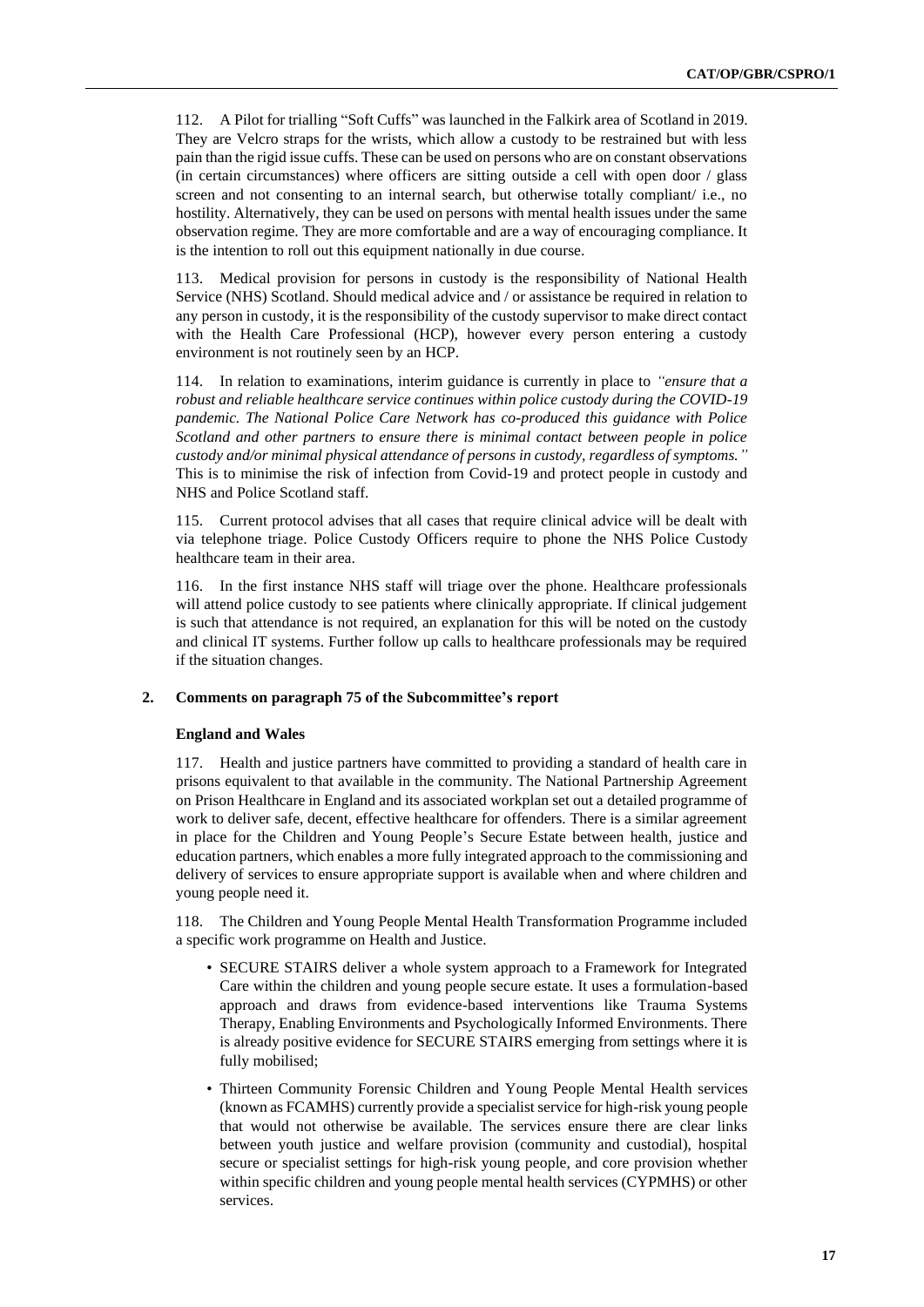119. The recently published White Paper on Reforming the Mental Health Act (13 January 2021) accepts in principle that prison should not be used as a place for people who require mental health care and treatment in an inpatient setting. However, before legislative change is introduced work must first be carried out with our health partners to address the factors which lead to prison being used in this way and ensure that there are alternative and timely pathways for sentencers to transfer people directly from court to a healthcare setting or a community sentence treatment requirement.

# **Scotland**

120. The new National Secure Adolescent Inpatient Unit in North Ayrshire is scheduled to open in early 2022 which will have beds for young people with mental illness who require secure care. A National Learning Disability Inpatient Unit is also being planned, which will admit young people with moderate to severe learning disability and mental illness.

121. The Mental Health (Care and Treatment) (Scotland) Act 2003 provides the police with the powers to intervene when they find someone in a public place who they believe may have a mental disorder and be in immediate need of care and treatment. Section 297 of the 2003 Act provides that the individual can be detained in a place of safety for up to 24 hours in order to be assessed by a medical practitioner, and for any necessary arrangements to be made for that person's care and treatment.

122. Police stations should only be used as the Place of Safety in exceptional circumstances, where it is the best option for the individual. There should be locally agreed Psychiatric Emergency Plans in place with designated Places of Safety – for example a local psychiatric hospital or Accident and Emergency Department. The aim of a Psychiatric Emergency Plan is to agree on procedures to manage the detention and transfer process in a way that minimises distress, disturbance and risk for the patient and others, and which ensures as smooth and safe a transition as possible from the site of the emergency to the appropriate assessment/treatment setting.

123. The police are required to notify the Mental Welfare Commission for Scotland of any person held under this power. The Commission has a statutory responsibility to monitor the use of powers in the 2003 Act and it publishes the results of its monitoring in an annual report. The number of orders in which the identified place of safety was a police station was at its highest in 2011/12 at 106 (18%) with the most recent figures showing that this percentage has dropped to 3% (35) for 2018/19.

124. The Commission continues to monitor this activity and its relevance to the content of local psychiatric emergency plans.

#### **Northern Ireland**

125. Strategic direction within this healthcare remit is set out in the joint publication from the Department of Justice (DoJ) and the Department of Health (DoH) "Improving Health within Criminal Justice Strategy" and the accompanying Action Plan which were published in June 2019. Healthcare services (physical and mental) and addiction services are provided through healthcare teams based in each prison establishment.

126. The Juvenile Justice Centre in Northern Ireland has a range of processes and protocols in place for all young people following admission to the custodial centre. All young people are subject to a health assessment within 24 hours of admission to the facility and to a GP review within 7 days; this incorporates a physical and a mental health screen to identify issues at the earliest opportunity. This identifies any support required immediately.

127. Going forward, the Department of Justice is working with the Department of Health to develop an integrated Regional Care and Justice Campus for children in Northern Ireland. The new joint facility will provide a therapeutic model for meeting the health and mental health care needs of juvenile offenders. Satellite community wrap-around provision, including accommodation, will be developed as part of this wider Campus, with the aim of keeping all but a small number of children out of secure accommodation.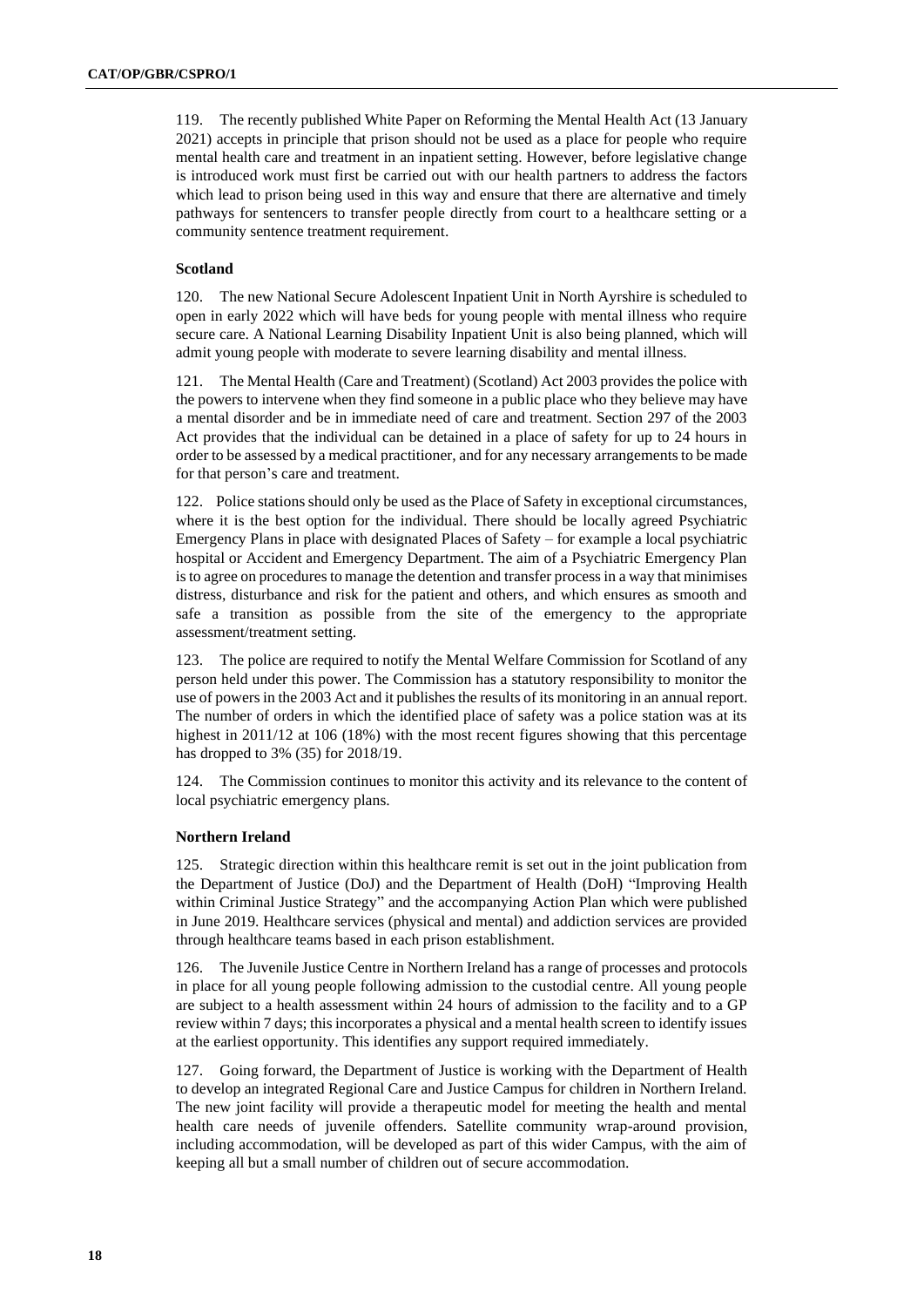#### **3. Comments on paragraph 76 of the Subcommittee's report**

#### **England and Wales**

128. Prisoners who need to be transferred to a psychiatric unit for treatment should be moved out of prison as quickly as possible. Prison transfer and remissions guidance in relation to COVID-19 was published by HMPPS and NHS England and NHS Improvement (NHSE/I) in April 2020.

129. The NHS has worked with the Prison Service to collect new evidence to increase the understanding of secure hospital transfers under the Mental Health Act 1983. This evidence, published in December 2018, has increased understanding of where transfers work well and how delays arise.

NHSE/I is updating the transfer and remission guidance for prisons, and this is expected to be published later this year.

The Mental Health Act White Paper accepts in principle the introduction of a statutory time limit of 28 days from initial assessment to hospital admission for prisoners and detainees identified as requiring inpatient admission for treatment of mental health needs; and the introduction of an independent role to manage the transfer process, coordinating between the different agencies on behalf of the patient. This will be reflected in updated NHSE/I transfers and remissions guidance to be published later this year. The White Paper recognises the importance of embedding this guidance before making the time limit statutory.

131. Prisoners should only be held in the segregation unit under the proper authority. This is provided by the Prison (YOI) Rules:

- Under Prison Rule 45 (YOI Rule 49) Good Order Or Discipline/Own Protection;
- Under Prison Rule 46 Close Supervision Centre of a prison;
- Under Prison Rule 53(4) (YOI Rule 58(4)) Prisoner awaiting an adjudication to start may be kept apart from other prisoners pending the governor's first inquiry;
- Under Prison Rule 55(e) (YOI Rule  $60(f)$ ) Cellular confinement for a prisoner found guilty of an offence against discipline. Cellular confinement is not permitted for Young People;
- Under Prison Rule 55(h) (YOI Rule  $60(g)$ ) Removal from wing or living unit for a prisoner found guilty of an offence against discipline;
- The policy (PSO 1700) also covers the procedures to apply in relation to prisoners on dirty protest. A prisoner on dirty protest is moved to special accommodation in the segregation unit or other fit for purpose accommodation. Prisoners engaged in a dirty protest are normally held under Rule 45 (YOI Rule 49) Good Order or Discipline.

132. Prisoners with severe mental-health conditions should not be placed in segregation units as an alternative to normal accommodation, as per the Prison Rules above.

#### **Scotland**

133. Under section 136 of the Mental Health (Care and Treatment) (Scotland) Act 2003, there are arrangements that allow a prisoner suffering from a mental disorder for which treatment is available to be taken to hospital for care and treatment to keep the prisoner and others safe. Depending on the care and treatment and the level of security required, there may be a wait until a secure bed becomes available. Once a transfer for treatment direction has been made the prisoner must be transferred to an appropriate hospital within 7 days. Clinical assessment and care within the custodial setting is carried out by NHS with health centres in all prison establishments.

134. The Scottish Prison Service is developing a new health and wellbeing strategy for those in their care with key stakeholders to ensure the strategy and policy within prisons provides parity with the community. The Strategy will include sections on addictions, physical health and mental health. The mental health section will have a bespoke component for children and young people.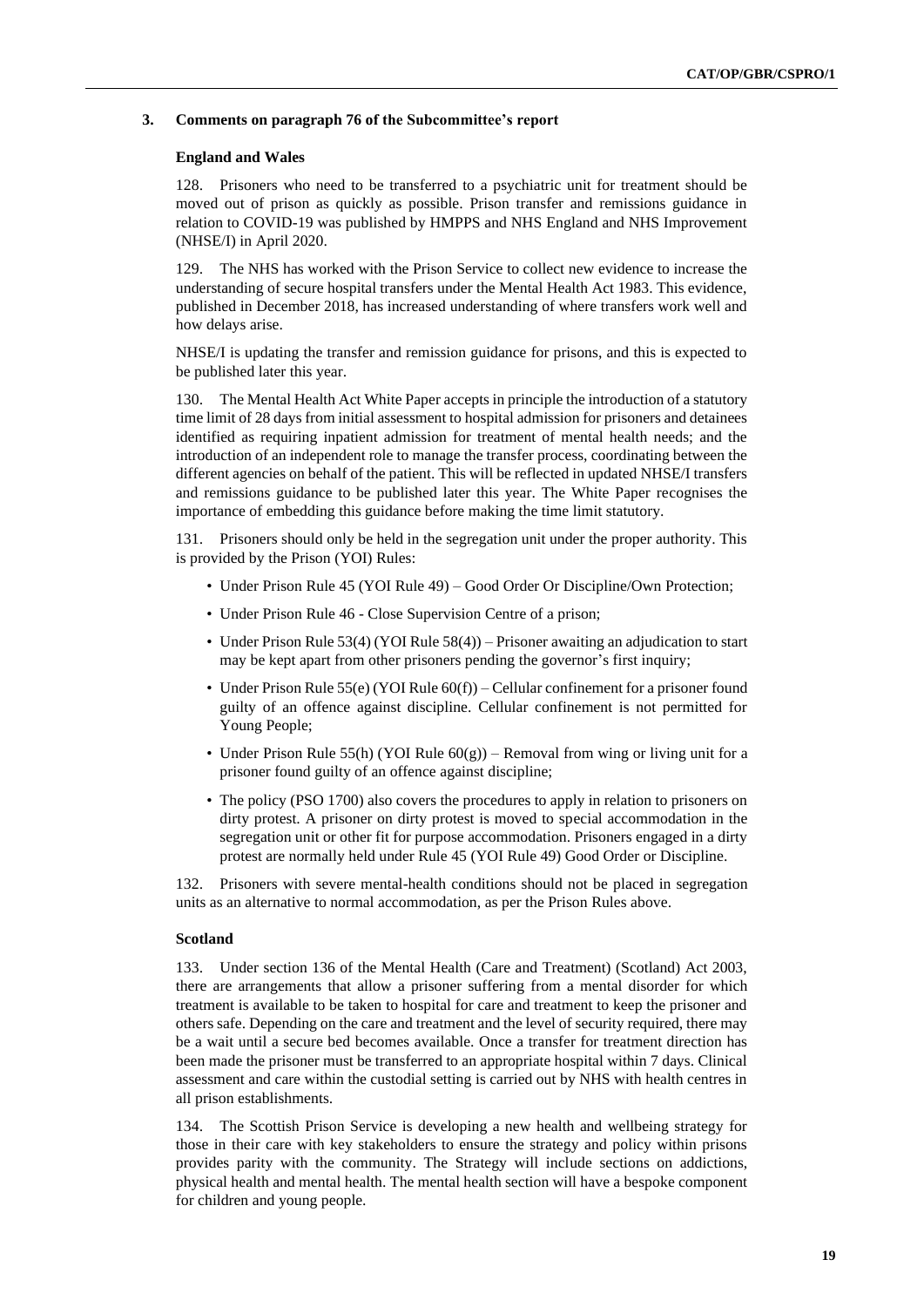#### **4. Comments on paragraph 77 of the Subcommittee's report**

#### **England and Wales**

135. All prison officers have access to a range of training and guidance to support them in better understanding and supporting the mental health and wellbeing of prisoners. New and existing staff currently receive Suicide and Self-Harm Prevention training, which includes an 'Introduction to Mental Health' module. We are currently working to improve our safety training within prisons and as part of this will be looking to develop an enhanced mental health module which builds on the introductory module. As well as specific mental health training courses, key principles on this topic are also reflected in a range of other resources available to all staff.

#### **Scotland**

136. The Scottish Prison Service has a 'Talk to Me' strategy which aims to assume a shared responsibility for the care of those at risk of suicide; to work together to provide a person centred care pathway based on an individual's needs, strengths and assets and promote a supportive environment where people in custody can ask for help. This strategy was refreshed in 2019 and has been re-issued to all staff to make clearer the circumstances in which a risk assessment and / or health care assessment should be carried out and these remain in place throughout the COVID-19 pandemic.

#### **Northern Ireland**

137. All prison staff and new recruits in Northern Ireland have received mental health awareness training. Staff in specific roles have received Mental Health First Aid training. All staff and new recruits are trained in SafeTalk and Managers in ASIST.

138. Towards Zero Suicide training is delivered to all recruits and has been made available to all staff. A procedure is in place where a prisoners themselves, or a member of staff can talk to the house nurse if they feel they may need mental health support.

139. All primary care healthcare nurses have received mental health training. The Healthcare team will make a referral to their mental health team if they deem it necessary. All new committals to prisons in Northern Ireland are screened by the Trust's mental health team. Staff working in Safer Custody teams can make a referral directly to the mental health team. The SEHSCT's prison healthcare team and the NIPS work together to support training approaches across organisations. This mirrors the strategic emphasis placed on collaborative working by government departments and the newly established oversight arrangements across the and the DoJ.

140. The Regulation and Quality Improvement Authority (RQIA) have recently participated in inspections of prisons and custody suites, and are currently undertaking a review, commissioned by DOH, into the specific care and treatment of Vulnerable Prisoners. For the purpose of this review, Vulnerable Prisoners are defined as those who have mental health concerns at risk of self-harm or suicide across all of Northern Ireland's prisons. The report is due to be published in the Summer.

# **IV. Situation of persons deprived of their liberty**

# **A. Police Detention**

**Comments on paragraph 82 of the Subcommittee's report**

#### **England and Wales**

141. Code C of PACE requires custody officers to inform detainees of their rights and entitlements whilst in custody, including to free independent legal advice, and in a written notice, entitlements concerning reasonable standards of physical comfort, adequate food and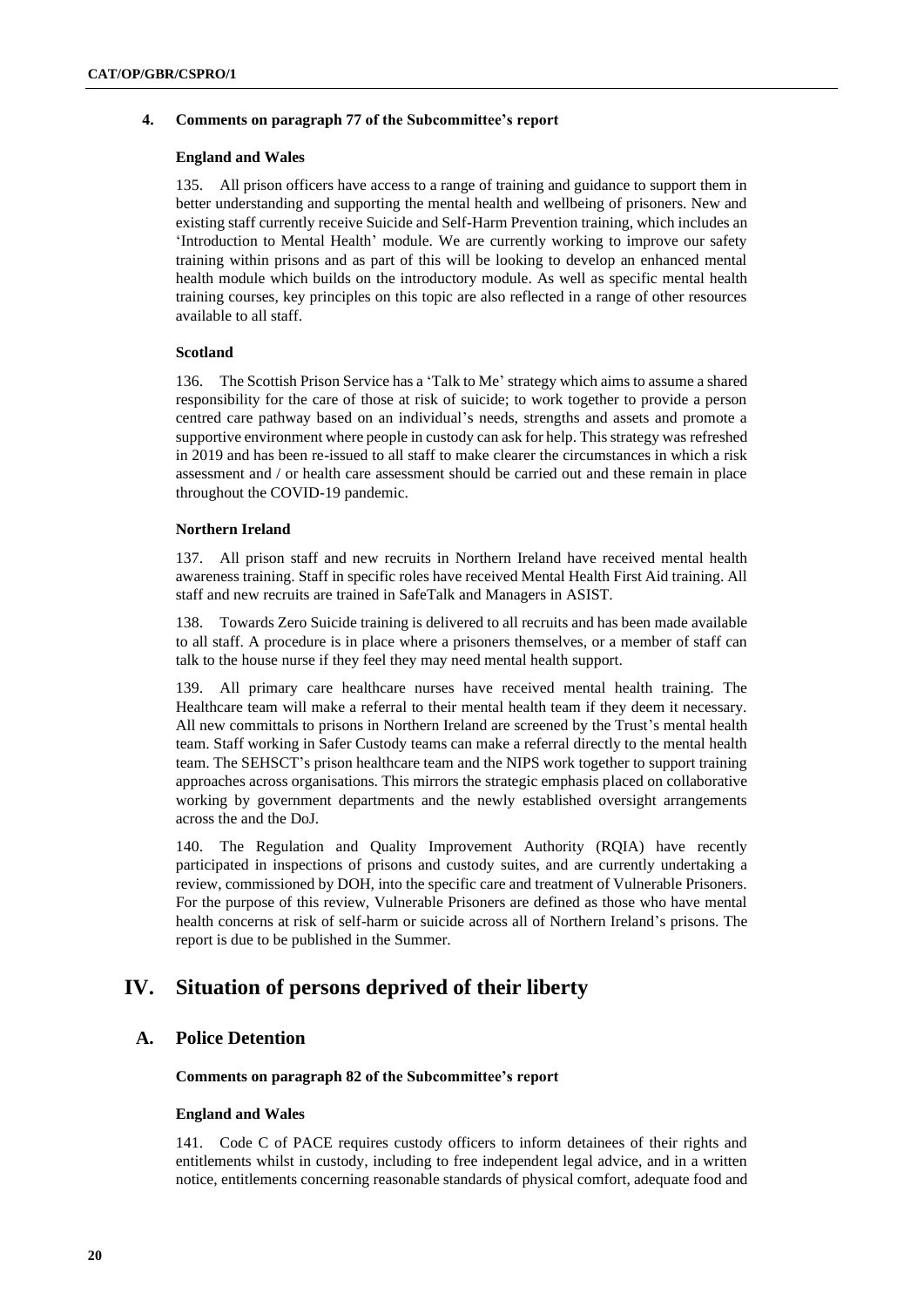drink, access to toilets and washing facilities, clothing, medical attention, and exercise when practicable. Brief outdoor exercise should be offered daily if practicable.

142. Section 35 of PACE allows chief officers to designate stations within their force area for the detention and questioning of suspects, and they may remove this designation from stations that do not comply with the appropriate standards laid out in the Codes.

143. The College of Policing Authorised Professional Practice (APP) further recommends that exercise should be provided individually and be adequately supervised and notes that consideration should be given to the appropriate arrangements necessary to meet the needs of men, women and children, for example, by providing adequate clothing. Detainees should be able to access and use a toilet in privacy. Hygiene packs should be routinely offered to women on arrival and staff should take into consideration the additional needs of detainees who are menstruating or have an additional medical need on an individual basis. In July 2019 PACE Code C was amended to ensure that all women in custody are offered free menstrual products. Detainees who require a shower should, where appropriate, be offered the opportunity to do so. The APP further notes that cells should provide access to natural light.

144. The Police Custody Design Guide, developed in 2019, builds on the foundations of previous draft guides created by the Home Office. It includes extensive reference to the importance of exercise and natural light.

145. Application of Code C, the College APP and the Police Custody Design Guide are operational matters for individual forces.

146. The report referenced areas of concern in some specific forces. Following inquiry, Merseyside noted that the station inspected has not been used for many years as it is no longer designated as PACE-compliant, and hence does not reflect the standard of custody accommodation used in the inspected area where all cells have access to natural light. GMP made a similar observation as requirements for natural light have been in place in their force since 2000. All cells in their area have light tubes in the ceilings which provide access to natural light. City of London Police acknowledged issues which relate to design of the existing estate, noting that although the majority of cells have access to some natural light it is restricted, and cannot be amended due to the building's configuration. However, the force is constructing an exercise yard which will allow access to natural light and is due to be completed within the next few weeks. There are further plans for new custody facilities which will be designed in compliance with the Police Custody Design Guide, including the provision of natural light, although it will be some time before this can be built.

#### **Scotland**

147. A number of cells within Police Scotland Custody Estate have access to natural light via glass blocks sited within the walls if they are exterior to the building. However, due to the design of some buildings, cells have interior corridors and therefore do not have this facility.

148. Due to the reduced time persons remain in police custody and the fact they attend court the next lawful day, therefore do not remain in police custody for excessive lengths of time, their access to exercise etc. is different in comparison to that provided when within Scottish Prison Service Establishments. Referencing the recommendation around improving inadequacies in police stations, two major projects have seen recent advancements within separate Custody Suites. Govan has seen distraction devices implemented, with chalkboard paint on the wall for custodies to doodle with chalk. Detainees are supplied with mindfulness colouring sheets and crayons, jigsaws or foam footballs/tennis balls. In addition to this, there has been an increase in the number of showers being offered, with toiletries being provided by a charity.

149. London Road Police Station is under construction with expected operating date in late March 2021. This will see the introduction of 6 designated children cells, not among the adult section and the introduction of two shower rooms which will improve the facilities for persons held in custody. A discreet charge bar has been built which will afford children and certain persons' privacy when being processed in/out of custody.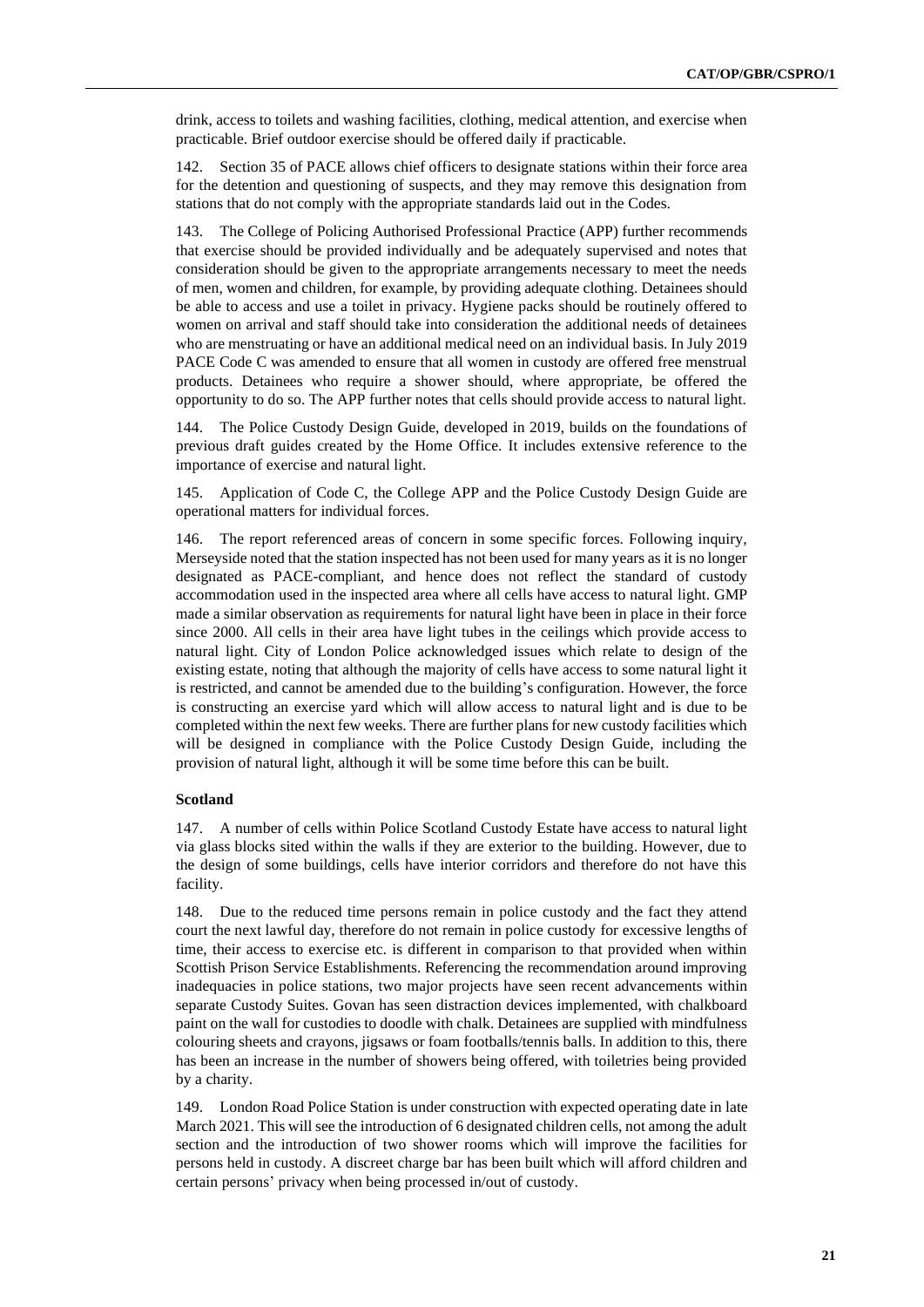150. There are other additional schemes ongoing to demonstrate partnership commitment to assist persons in police custody:

- Link workers in Inverness (currently working remotely);
- Substance Abuse and Mental Health (SAMH) in Kittybrewster (currently working remotely);
- Crisis Intervention Workers starting in Fraserburgh Custody Centre in March/April 2021;
- Arrest referral Service being explored for Dundee Custody centre;
- Trial of NHS Near Me video conferencing facilities to enable remote video medical consultations to take place – trial due to start in 7 custody centres across the force in March 2021;
- Custody Peer Mentors introduced in Glasgow.
- 151. The current policy regarding washing, advises that:-

"where an arrested person is to be detained in custody for more than a full day, they should be offered facilities to wash and / or shave at least once per day. Any reasonable requests to wash and / or shave more often than this are to be met, where possible. Facilities are also to be made available to a person to wash and shave if they wish, prior to appearing in court." In addition, "Persons who require showering should, where appropriate, be offered the opportunity to do so. If necessary, female persons should be transferred between custody centres to ensure adequate washing/showering facilities are available".

152. In relation to telephone calls, a Letter of Rights for people in police custody is issued to an arrested person which includes the explanation that a right exists to have someone told that the person is at a police station. Additionally, a video is being developed to assist with explaining a person's rights, which is in addition to the letter of rights they receive.

# **B. Penitentiary Institutions**

#### **1. Comments on paragraph 92 of the Subcommittee's report**

#### **England and Wales**

153. Segregation should be used only as a last resort whilst maintaining a balance to ensure it remains an option for disruptive prisoners. There are occasions where, for their own safety or that of others and in line with PSO 1700, prisoners are segregated from the main population of the prison. Removal from association under these circumstances is always for the shortest time necessary and the prisoner must be returned to normal location as soon as practicable or safe. Prisoners in segregation have the opportunity for daily interaction with prison and healthcare staff, chaplaincy and can speak and, if safe to do so associate with other segregated prisoners.

Prisoners can be segregated under a range of authorities, which are set out in Prison Rules. These are:

- Under Prison Rule 45 (YOI Rule 49) –Good Order or Discipline;
- Under Prison Rule 45 (YOI Rule 49) In his own interests;
- Under Prison Rule 53(4) (YOI Rule 58(4)) Prisoner awaiting an adjudication to start may be kept apart from other prisoners pending the governor's first inquiry;
- Under Prison Rule  $55(1)(e)$  (YOI Rule  $60(f)$ ) Cellular confinement for a prisoner found guilty of an offence against discipline;
- Under Prison Rule 55(1)(h) (YOI Rule  $60(g)$ ) Removal from wing/unit for a prisoner found guilty of an offence against discipline:

154. A governor may authorise segregation beyond 72 hours under the Prison and YOI Rules. A Governor must obtain leave from the Secretary of State (usually the Prison Group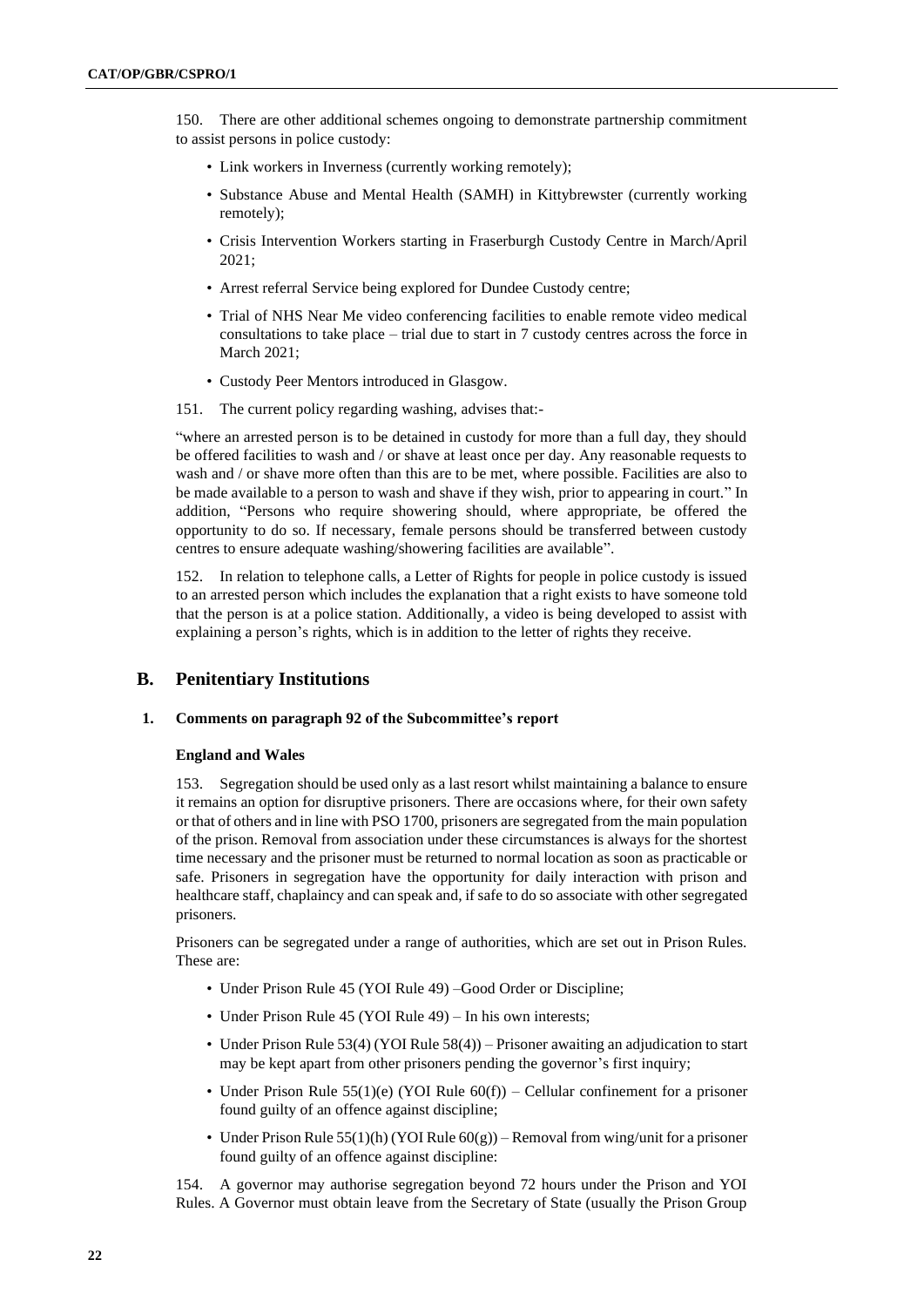Director (PGD) acting on behalf of the Secretary of State) to continue segregation beyond 42 days. If segregation is to continue beyond 84 days, then a further PGD Subsequent Review will take place. Segregation over 6 months must be authorised by the Director. A Segregation Review Board (SRB) must be held within the first 72 hours of a prisoner being placed in segregation, then a further SRB must be held within 14 days and every 14 days thereafter. These reviews consider carefully all of the available evidence for and against continued segregation in an impartial manner and the option of either extending segregation or removing the prisoner from segregation.

155. The regime for segregated prisoners (under Prison Rule 45 (YOI 49)) should be as full as possible and only those activities that involve associating with mainstream prisoners should be curtailed. In-cell education or work that could be done in cell (e.g. packing) should be encouraged. Access to activities such as domestic visits, legal visits, use of the telephone, canteen, exercise and showers should be comparable to those for a prisoner held on normal location. Certain regime elements, for example, TV, radio/CD player, association within the segregation unit, PE / gym access could be used as incentives / rewards for prisoners that comply with the targets set by the Segregation Review Boards.

#### **Scotland**

156. Removal from association is only used sparingly by Scottish Prison Service and for the minimum time necessary. When determining whether it is appropriate to remove an individual from association consideration is always be given as to whether it is necessary, proportionate and balanced.

157. Rule 95 of the Prisons and Young Offenders Institutions (Scotland) Rules 2011 enables a governor to remove a person in their care from association with other persons where they are satisfied that it is appropriate to do so to protect their safety, or that of any other person, or where there is a risk to the good order or discipline of the prison or Young Offender Institution (YOI). The rule also provides important safeguards for persons removed from association, which ensure that the reason for removal is clearly communicated to the person, they are afforded the opportunity to make representations against their removal, and they are monitored and reviewed regularly. Whilst removed from association there will normally be no unnecessary restrictions on their entitlements to time in fresh air, visits, including legal visits, access to telephones and correspondence. Additional activities can be prescribed based on assessment via the review and monitoring process. The focus throughout will be to reintegrate the person at the earliest and safest opportunity into the mainstream population, thus minimising any time spent separate from others.

#### **Northern Ireland**

158. A review of the operation of Care and Supervision Units (CSUs) in the Northern Ireland Prison Service (NIPS) is being undertaken by Criminal Justice Inspection Northern Ireland (CJI) in partnership with the Regulation and Quality Improvement Authority (RQIA) and the Education and Training Inspectorate (ETI). The NI Prison Service will respond to any recommendations relating to segregation resultant from this review.

# **2. Comments on paragraph 94 (a) of the Subcommittee's report**

#### **England and Wales**

159. A digital Use of Force reporting tool is being rolled out nationally, making it easier for staff to record the reason for their use of force, and allow better local governance. The benefits of the new tool will be felt at the data entry point, for local monitoring and response, and for national assurance and understanding of use of force across the estate.

160. We have introduced a good governance toolkit, to support prisons with their local oversight. This includes increasing the frequency of committee meetings, so that incidents are discussed in a timelier manner, and feedback and learning provided more promptly to staff. It will also enable prisons to tackle poor and unlawful practice. To support this, we have a Practice and Assurance Lead, who provides bespoke, onsite support to prisons.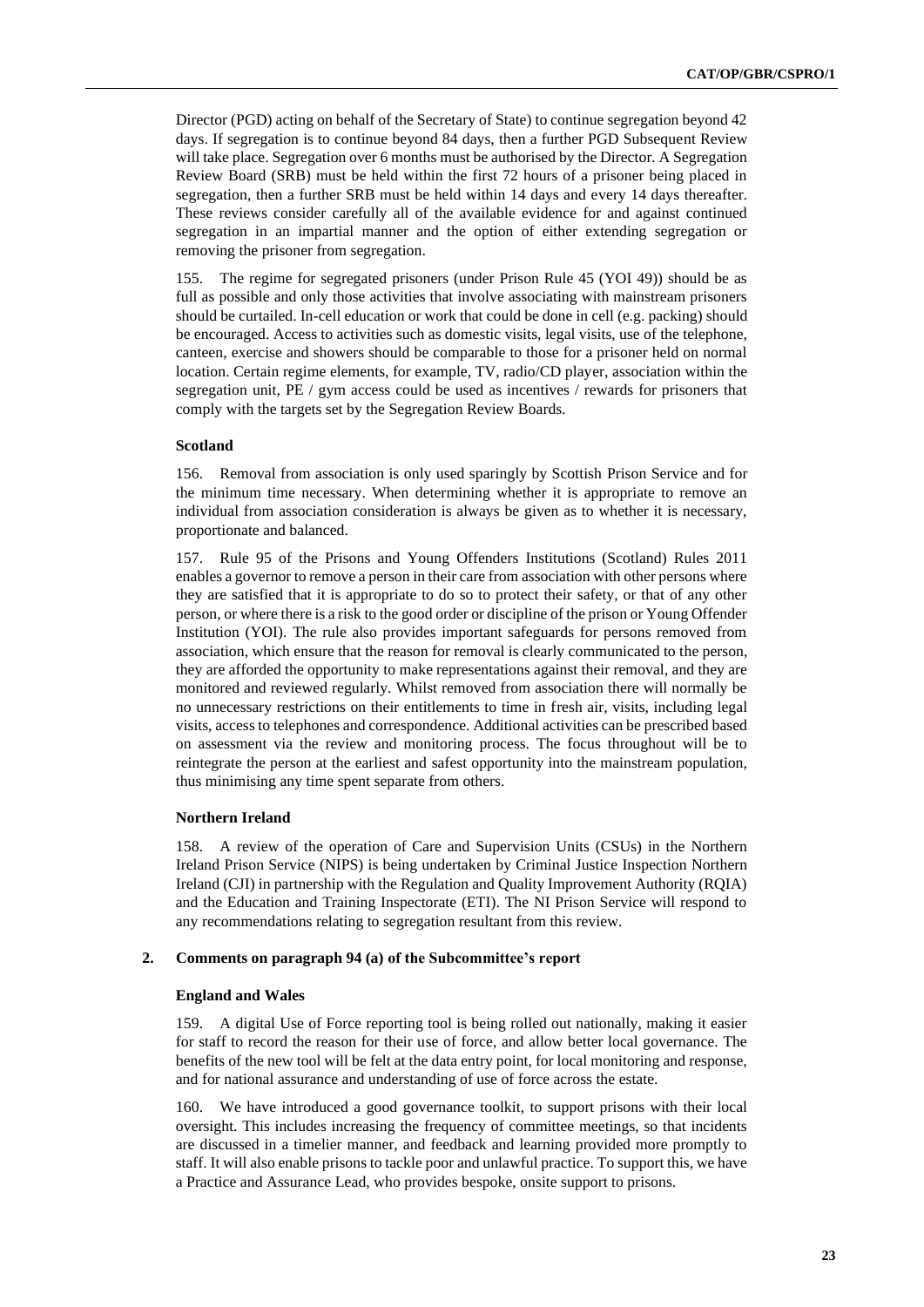161. A national Use of Force committee will monitor use of force data trends nationally when the digital tool is implemented, and we have confidence in the data it brings. It will be a forum for discussion, with outside scrutiny members invited, on how we can reduce use of force more generally, and disproportionality specifically, through intervention or improving the national training syllabus where necessary.

## **Scotland**

162. The Scottish Prison Service recognises that each individual has their own unique needs, and it seeks to promote equality by dealing sensitively and appropriately with all those in its care. Where force is used, a 'Use of Force Report' requires to be completed and submitted and there is a formal process in place to review the actions taken by staff.

163. The Scottish Prison Service has engaged in a wide-ranging review of Control & Restraint. The review included seeking advice from an external expert in the Use of Force within criminal justice and health settings.

164. A comprehensive new control and restraint manual, refreshed use of force policy, and bespoke training packages are out for consultation by the prison service.

165. The SPS have produced a revised Use of Force Policy which continues to promote deescalation methods at the earliest opportunity with greater emphasis on roles and responsibilities, risks of intervention and medical conditions exacerbated or impacted by force.

166. An accredited Control and Restraint and Control course is undertaken by all new Operations Officers with a mandatory annual refresher course. to ensure that actions taken are lawful, necessary, reasonable and proportionate to the situation presented.

167. A range of safety measures to reduce the risk to people being restrained have been implemented, including a focus on recognising and managing a medical emergency. Additional safety training and clarity over responsibilities for staff involved in the use of force has been included in the Control & Restraint guidance.

### **Northern Ireland**

168. NI Prison Service staff are trained and will attempt to deal with any incident without the recourse to force, using de-escalation techniques. Where the use of force is unavoidable, such intervention will be reasonable, necessary and proportionate to the threat.

169. The NI Prison Service (NIPS) interrogate Use of Force incidents and statistics on a regular basis; trends are identified, and analysis carried out. Records of all use of force incidents are completed and held electronically on the Prism system. All incidents of alleged excessive Use of Force are investigated.

#### **3. Comments on paragraph 94 (b) of the Subcommittee's report**

#### **England and Wales**

170. HMPPS safety and security Head Quarters (HQ) teams are working together to provide a joined-up approach to identify and reduce the causes of violence and reduce the need for use of force. The Five-Minute Intervention (FMI) aims to train officers in turning their everyday conversations with those in their care into opportunities for change. Prison officers spend a great deal of time with prisoners and can significantly contribute to the process of rehabilitation by providing a safe and secure environment which is more likely to facilitate a rehabilitative culture and enhance the likelihood of rehabilitative relationships. FMI training is delivered over two days and involves staff practising 10 interpersonal skills to enhance their conversations with prisoners to make dialogues more rehabilitative. This has the potential to reduce tension and the likelihood of violent incidents.

171. The new Incentives Policy Framework was introduced in January 2020 and focuses on reinforcing positive behaviour, drawing on the principles of effective behavioural support to help people make the right choices in prison. Evidence shows that this approach can be effective at achieving positive changes in the behaviour of those in our care. The new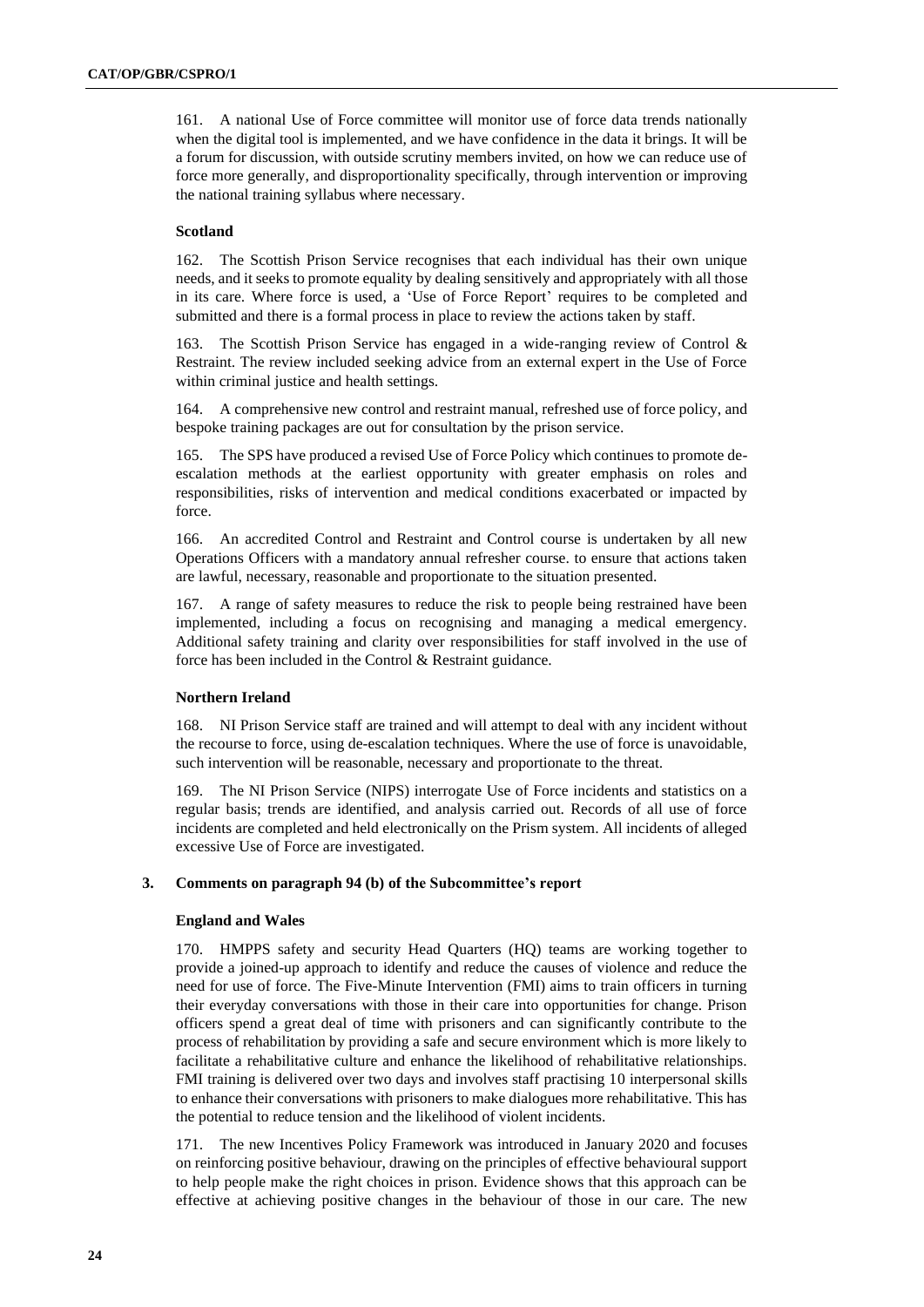approach provides a common framework which governors can use to determine locally how best to support and encourage people in their care to follow the rules and engage in rehabilitative activities such as work, education and substance misuse interventions. Governors will still be able to remove privileges from those who behave poorly or refuse to engage.

172. Drawing on available research, the new policy focuses more on incentivising and positively reinforcing the right behaviour and introduces simple behaviour expectations for those in prison so that they understand what is expected of them, and what they can expect in return. The new policy also promotes fairness, equality and the effective implementation of local schemes by requiring every prison to have an Incentives Forum, with representation from prisoners with protected characteristics, to shape and review the local operation of incentives.

173. The Offender Management in Custody (OMiC) model is being implemented across the estate. Every residential officer will take on a key worker role to engage and support a small caseload of prisoners to make progress away from violence and offending. We will be monitoring the impact on the levels of force being used as prisons implement the key working scheme. Staff will have been trained in FMI as a prerequisite to OMiC roll out.

174. The Challenge, Support and Intervention Plan (CSIP) launched in November 2018 provides a case management model to help staff to manage violent prisoners and those identified as posing a raised risk of violence. The framework encourages a consistent, multipartner response to people using aggression and violence in custody. Increasing numbers of prisons are adopting this framework.

# **Scotland**

175. The Scottish Prison Service has a zero-tolerance approach towards violence and staff are trained to recognise and respond to the precursors of violence and manage any incidents when they do occur.

176. Through its national Strategic Risk and Threat Group, the prison service continues to seek to understand the changing nature of the prison population profile and the subsequent impact on violence, particularly in relation to serious organised crime.

177. Levels of violence within prisons is continually under review. Violence Reduction meetings take place regularly across Scottish Prisons to discuss all notable incidents, trends and identify preventative actions. CCTV cameras operate within all Scottish prisons to deter violent incidents and assist in any post-incident investigations.

178. In her most recent Annual Report (2019), HM Chief Inspector of Prisons for Scotland stated: "*I have been impressed by the Scottish Prison Service (SPS) efforts to manage the additional population safely, and it is reassuring to note that in all of our prison inspections, and visits in this reporting year, staff and prisoners regularly reported feeling safe.*"

# **Northern Ireland**

179. NIPS continue to focus on predictable, stable and effective regime delivery, and have incrementally reduced the use of cell sharing to a nominal level in all three NI prison establishments. As of February 2021, no prisoners were sharing a cell and it is the ambition of NIPS to find an affordable mechanism to maintain this position.

180. The prevalence of violent incidents Northern Ireland prisons (assaults on staff / people in our care) has reduced and remains at a low level. NIPS will continue to keep policies and practice under review as part of its continuous improvement programme (this includes work being progressed to develop a challenging anti-social behaviour policy).

#### **4. Comments on paragraph 94 (c) of the Subcommittee's report**

#### **England and Wales**

181. Adults, children and young people will receive health screening on entering prison and a follow-up appointment within seven days, or sooner as required. This will be supported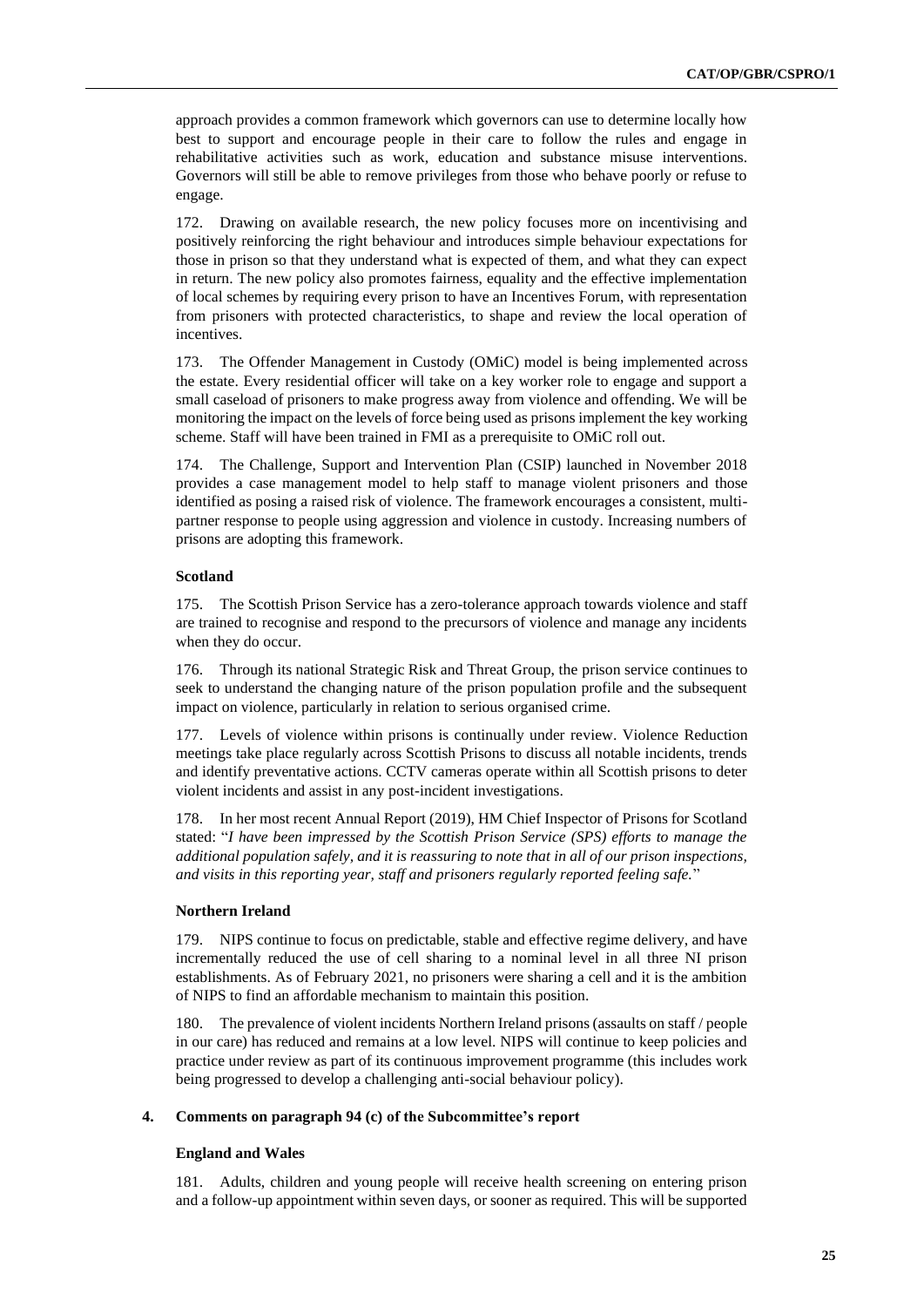by the full roll-out of the health and justice digital patient record information system across all adult prisons, immigration removal centres and secure training centres for children and young people. This will include the digital transfer of patient records before custody, in custody and on release. Programmes such as Liaison and Diversion, and Community Sentencing Treatment Requirements have also been invested in with the aim of diverting people into treatment as an alternative to detention.

182. The recent White Paper on reforming the Mental Health Act sets out our ambition to introduce a 28-day time limit to speed up the transfer from prison or Immigration Removal Centres to mental health inpatient settings. We recognise that the practical consequences of making this time limit statutory need to be carefully monitored, and so we will not commence this legislative change until new NHSEI guidance on transfers and remissions is properly embedded in practice.

183. In addition, the White Paper set out a commitment establish a new designated role for a person independent of the health or criminal justice systems to manage the process of transferring people from prison to hospital when they require inpatient treatment for their mental health. This role will help ensure that institutional barriers are overcome, and the patient's needs are put first. We are seeking views in the consultation as to where this role will sit, and how it will operate.

#### **Scotland**

184. Transfer times are being considered as part of the independent review into the delivery of forensic mental health services. The final report will be published by the end of February after which time, the Scottish Government will consider the recommendations and confirm those that will be taken forward.

#### **5. Comments on paragraph 96 of the Subcommittee's report**

185. HMP Manchester is committed to improving its living conditions for all residents. This work has been escalated and evidenced throughout the pandemic. We have significantly increased the number of trained cleaners, who are paid at an enhanced rate, to maintain and improve the cleanliness of residential areas. The HMIP Short Scrutiny Visit in May 2020 highlighted the good practice we have implemented so far: "Prisoners had regular access to cell cleaning materials. Cleaning across the prison was well organised; we saw communal areas being regularly disinfected throughout the day, including railings and door handles."

186. We have implemented a consistent cleaning programme throughout the establishment. Residents and Cleaning Officers work together and take responsibility in keeping their areas clean and decent. A Clean & Decent folder has been created on each Wing, to document any cleaning completed and record areas of concern, to ensure appropriate action is taken in sufficient time by Managers and stakeholders.

187. We have improved our working relationship with our facilities management service provider, Amey. This has helped us to action and evidence a timelier response to pest control issues. In particular, a 'riddance programme' to address any rodent issues has started. The programme involves weekly visits from Rentokil, with the ability to also have targeted additional visits if there is a specific area of concern. Staff are regularly encouraged to promote cleanliness and maintain rubbish free areas to avoid vermin, this is driven through the Residential Governors at briefings with staff.

188. The improved relationship and engagement with Amey has also seen higher levels of repairs for all areas including windows and broken furniture. This has been tracked through the Bed Manager role where out of action cells and spaces in the establishment are monitored daily.

189. It has been identified that capital investment is needed to replace some of the larger scale issues reported. Shower facility replacement work has been ongoing for some time now. Some areas that required upgrade on B, C, D and G wings are now complete. K wing is currently being upgraded and is near completion. I Wing, A Wing, the Segregation Unit and HCC are all due to start by the 22nd February 2021. This work will help with the issues of damp that were reported in a small number of the cells.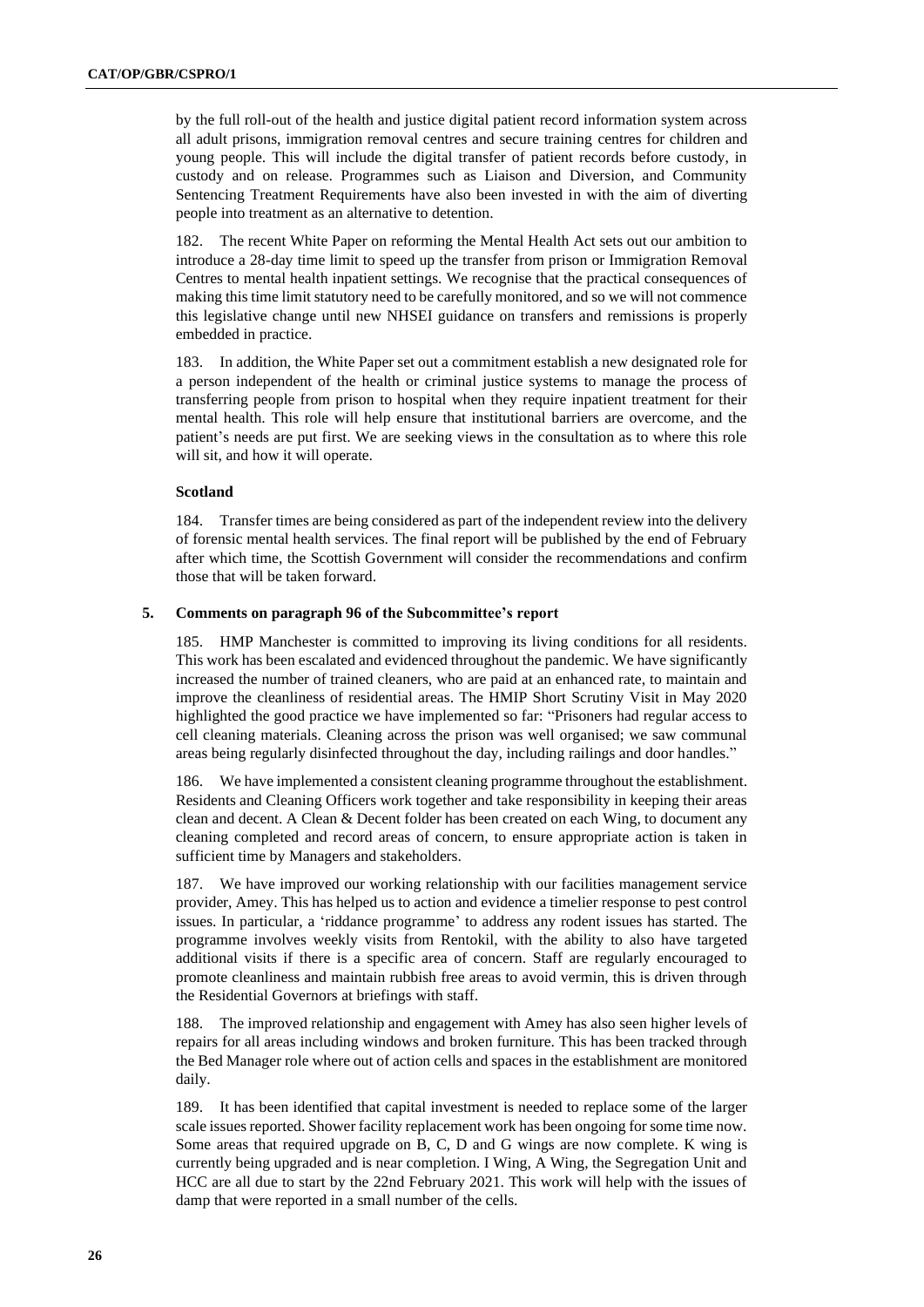190. A bid for replacement safer custody windows has been submitted. This will assist in ensuring a decent standard of living is attained, however, we have a robust process in place until this is approved and achieved. Finally, work on kitchenettes has also begun which further supports our rehabilitative approach towards improving living standards.

#### **Scotland**

191. HM Inspectorate of Prisons for Scotland (HMIPS) assess the treatment and care of prisoners across the Scottish Prison Service (SPS) estate against a pre-defined set of Standards. These Standards are set out in the document 'Standards for Inspecting and Monitoring Prisons in Scotland', published in May 2018 which can be found at [https://www.prisonsinspectoratescotland.gov.uk/standards.](https://www.prisonsinspectoratescotland.gov.uk/standards)

192. Standard 2 assesses the Decency of the environment that prisoners are living and working in, In her most recent Annual Report (2019), HM Chief Inspector of Prisons for Scotland records that of the 4 full prison inspections undertaken during the year Decency was rated as being Good at 2 establishments, Generally Acceptable at 1 establishment and poor at another. The establishment given a poor rating – HMP Barlinnie- is an older style Victorian prison which has been earmarked for replacement. Scottish Ministers have also allocated £3 million to refurbish a number of areas of the prison while work takes places on developing the site for and constructing a new prison.

# **C. Institutions for Juvenile Offenders**

### **Comments on paragraph 99 of the Subcommittee's report**

193. Following the last visit of HMIP the actions allocated to Cookham Wood YOI have been progressed by the Youth Custody Service and by the establishment (who have updated their response to HMIP and their action plan) with the Governor providing monthly assurance reports to the YCS Prison Group Director (PGD). Following the HMIP/ SPT visit – Cookham Wood YOI appointed staff leads under each of the four Healthy Test areas that HMIP assess. Evaluation meetings are held weekly by each lead to determine progress and challenges. Actions in each area are quality assured and "signed off" by the Governor once completed with a record of all actions stored and maintained. Regarding broader assurance, we have introduced the Monthly Performance Assurance Report process where each functional head provides a report on their areas of performance. This includes an element of "competitive analysis" where reported performance is challenged to ensure its accuracy and feeds into the overall establishment report.

194. It should be noted that this has been taken forward alongside the need to follow physical distancing approaches, in line with national guidance, as a result of the COVID-19 pandemic. This has inevitably impacted regime delivery within all sites and has been the primary focus of all secure settings during this time. The priority has been to ensure children have had access to essential activities and enough 'time out of room' (as well as engaging activities within rooms), balanced with the need to keep children and staff safe. Whilst time out of room dropped at the start of the pandemic period, given the necessary measures taken to protect all working or living at the site, internal management information suggests that average 'time out of room' increased month on month from April to November 2020. Especially following the publication of youth-specific Exceptional Delivery Models in July 2020 which resulted in key aspects of regime such as 'face to face' education recommencing at Cookham Wood YOI and although this dropped slightly in December, increased once more in January 2021. Cookham Wood YOI continues to look to increase opportunities for children during this time, in a safe and sustainable manner, wherever local circumstances allow this to occur.

195. Regarding the increased usage of force, we note that levels of Use of Force (UoF) have remained relatively stable over the past twelve months with the overwhelming majority of UoF being used to prevent harm to others. We have taken steps to improve our complaints process and all complaints are quality assured to ensure that our responses address the issues raised and actions are put in place to ensure that similar issues are not repeated. The quality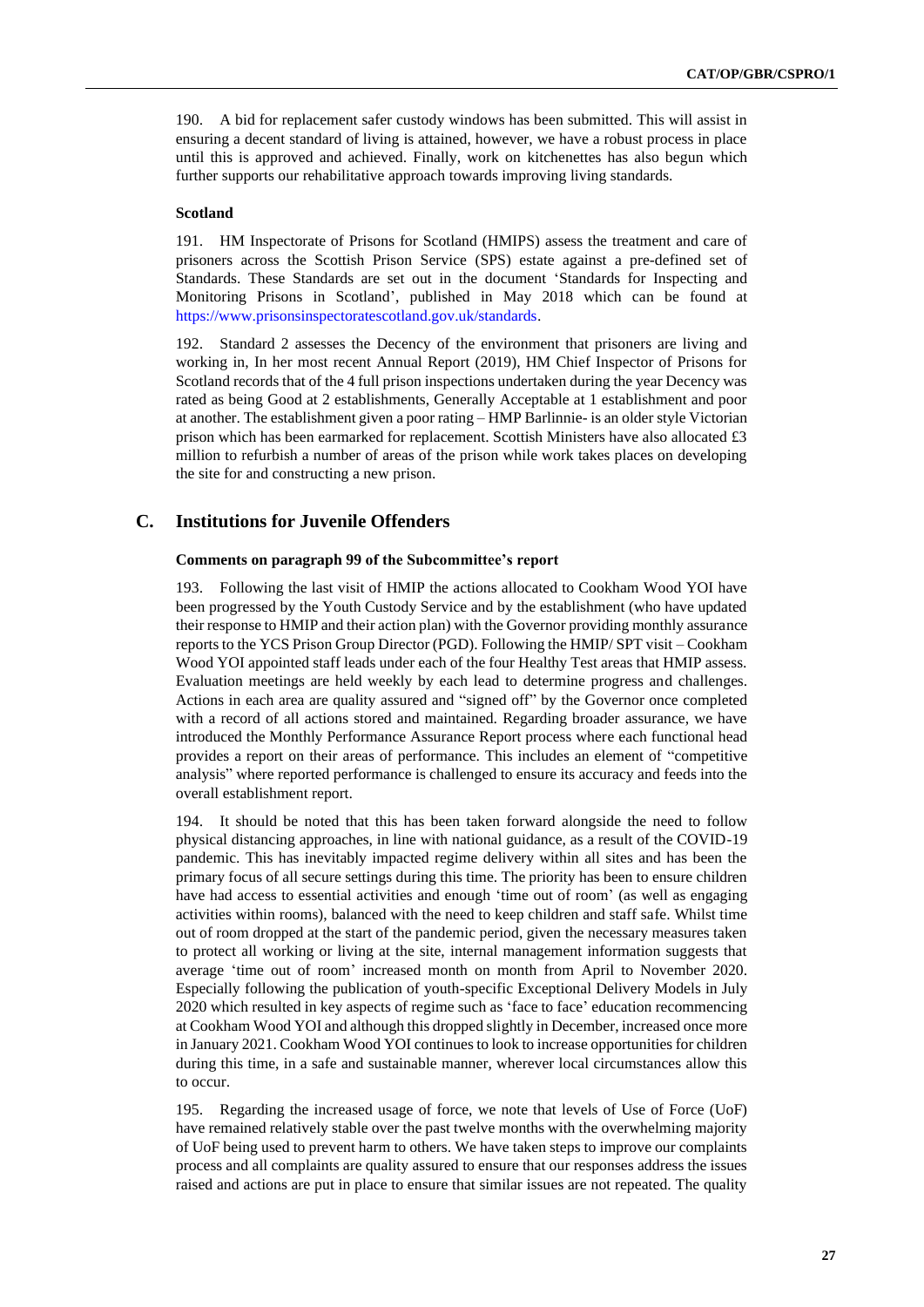assurance process involves a check to ensure that the respondent to the complaint has spoken to the child as part of their investigation into the matter/s raised.

196. Whilst delivery will continue to be impacted by the pandemic, the Governor and the Cookham Wood team are focused on addressing the recommendations fully through ongoing recovery planning.

# **D. Immigration detention**

#### **1. Comments on paragraph 103 (a) of the Subcommittee's report**

197. The UK is committed to a fair and humane immigration policy that welcomes those here legally, but tackles abuse and protects the public. Immigration detention plays a limited but essential role in maintaining effective immigration controls and securing the UK's borders, by supporting the removal of people who have no right to remain in the UK but who refuse to leave voluntarily and, in some cases, present significant public risk.

198. The UK Borders Act 2007 requires the Home Secretary to remove foreign national offenders from the UK, and we remain committed to doing so. We maintain the detention of such individuals where it is necessary to secure their removal, it is lawful to do so and where appropriate. We will also maintain the detention for enforcing the swift removal of other individuals, who have no right to remain in the UK, but who refuse to leave voluntarily. However, we do not detain people under immigration powers indefinitely. We are always mindful of our legal obligations in respect of immigration detention, in particular in assessing that for each individual there is a realistic prospect of removal in a reasonable timescale.

199. We also recognise that it is vital that detention and removal are carried out with dignity and respect and we take the welfare of individuals in our care very seriously. Our priority is to ensure immigration detention is used only where necessary, and for the shortest possible time, ensuring decisions to detain, and subsequent decisions to maintain or release, are well made, with systematic safeguards and support for the vulnerable.

200. Improvements to immigration detention have been made in recent years, with a systematic and ambitious programme of reforms introduced following Stephen Shaw's 2015 and 2018 reviews of welfare in detention. The overarching aim of our package of reforms is, over time, to deliver a reduction both in the numbers of those detained and their length of stay before removal, and the improved welfare of detained persons, further strengthening a culture that maintains the highest standards of professionalism. The programme of work underway includes; increasing the number of Home Office staff in immigration removal centres, so that they can work with detained individuals more closely; minimising the use of immigration detention and exploring alternatives to detention; strengthening decisionmaking and safeguards for the vulnerable; improving transparency; and ensuring that everyone is treated with dignity in an estate fit for purpose.

#### **2. Comments on paragraph 103 (b) of the Subcommittee's report**

201. People who are detained must be advised of their right to legal representation and of how they can obtain such representation within 24 hours of their arrival at an Immigration Removal Centre (IRC). To ensure this occurs, all detained people are provided with a list of the Legal Aid Agency Detained Duty Advice (DDA) scheme duty solicitors as part of their induction to the IRC and are made aware that they are eligible for a free 30-minute consultation regardless of financial eligibility or the merits of their case.

202. Following the outbreak of the COVID-19 pandemic, a number of changes have been introduced to ensure the welfare and safety of people who are detained and the staff in IRCs and to minimise the risk of COVID-19 spreading in the immigration detention estate. Guidance on the principles of managing COVID-19 in places of detention and during escort came into force on 5 May 2020. This includes information on vulnerability, shielding, cohorting and other preventative measures such as the cessation of social visits and adjustment of approach to legal visits. The most recent version can be found o[n Gov.uk.](https://gbr01.safelinks.protection.outlook.com/?url=https%3A%2F%2Fwww.gov.uk%2Fgovernment%2Fpublications%2Fcoronavirus-covid-19-immigration-removal-centres&data=04%7C01%7CRosa.Lynch2%40homeoffice.gov.uk%7C69371fe156bd42dfeb5808d8cdc7de6e%7Cf24d93ecb2914192a08af182245945c2%7C0%7C0%7C637485605594451821%7CUnknown%7CTWFpbGZsb3d8eyJWIjoiMC4wLjAwMDAiLCJQIjoiV2luMzIiLCJBTiI6Ik1haWwiLCJXVCI6Mn0%3D%7C1000&sdata=MmCL%2B35pxbFXmdcwc8zfxMoGZEpZJihCQSLcDm9HNJ8%3D&reserved=0)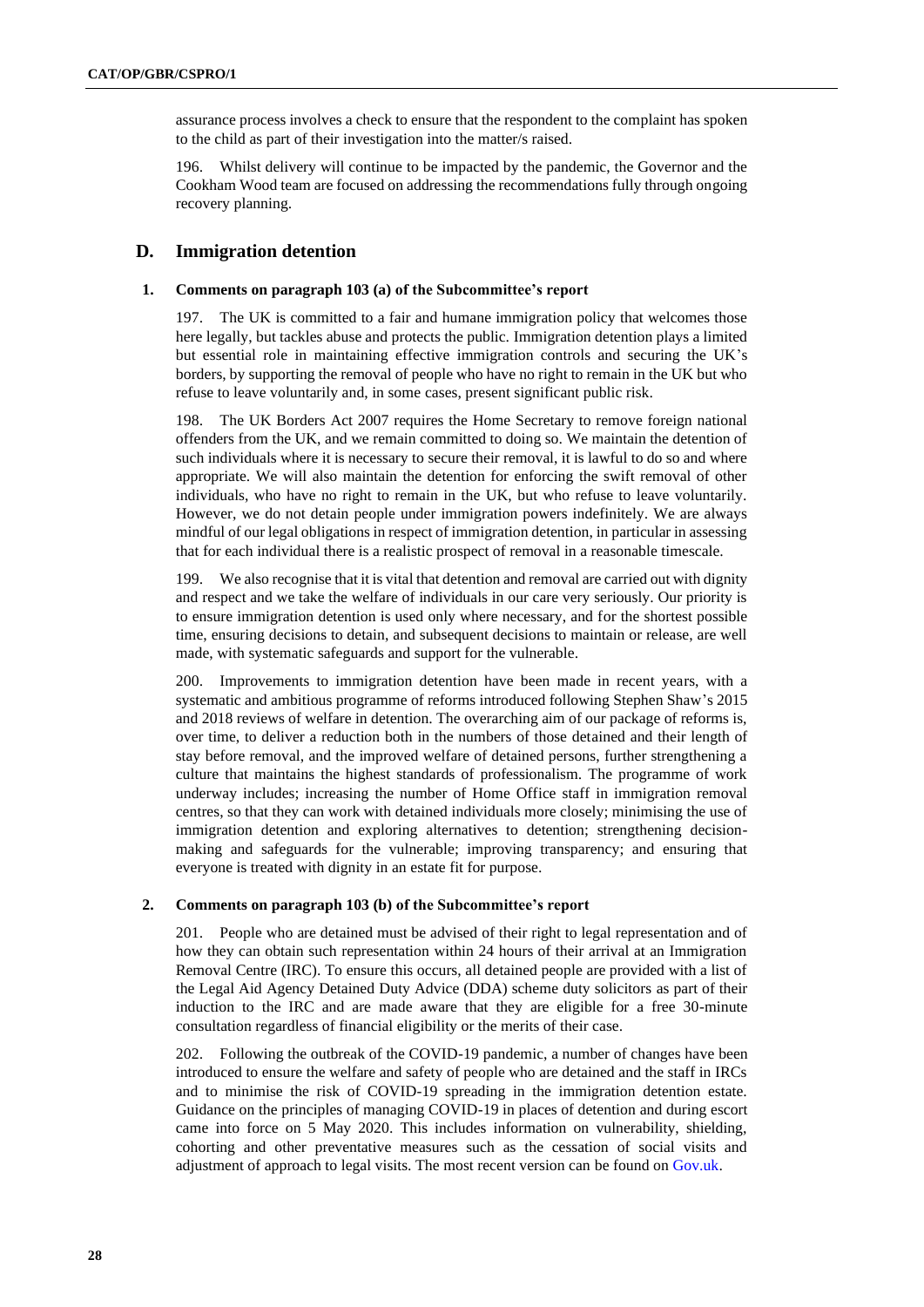203. Adapting to the change of operations in line with Government advice on social distancing, the Legal Aid Agency (LAA) DDA scheme is currently operating by phone. People in detention who wish to access this service are asked to advise centre staff, who will notify the duty solicitor under the scheme. The duty solicitor will contact individuals who wish to access this service directly. Service providers' welfare teams and on-site Home Office staff have a working knowledge of the LAA's services, with welfare teams signposting the legal support available to those in detention. At all IRCs, individuals who are detained and who already have legal representation may receive visits from their advisors by appointment. These visits take place in private, in designated interview rooms within sight (but not earshot) of detainee custody officers. Individuals detained in IRCs are also able to contact their representatives by telephone, fax, personal email and through Skype video calls and additional mobile phone credit is also being provided. In exceptional circumstances, and for individuals facing imminent removal from the UK, face to face legal visits can occur where other means of contact (video calling, telephone, email) are not feasible.

204. All individuals arriving at an IRC ahead of their removal receive an induction from the IRC service provider (within 24 hours) and then with a Home Office representative (within 48 hours of arrival) in which they are signposted to means of accessing legal advice, additional support and assistance. All individuals detained in an IRC are able to engage with the on-site Home Office team for information or updates on their immigration case throughout their stay, seven days a week.

205. All detained individuals are entitled to the categories of immigration legal services specified in Schedule 1 of the Legal Aid, Sentencing and Punishment of Offenders Act 2012 (LASPO) and legal aid is available for detained individuals in prison on the basis of the same eligibility criteria for those detained in IRCs.

206. Individual prison establishments are required to have in place processes to ensure prisoners (including those detained under immigration powers) are provided with information and access to independent advice from their first night in custody (PSI 07/2015) and throughout their time as a prisoner (PSI 75/2011), including specific obligations on prisons to ensure that prisoners are able to access independent immigration advice when it is required (PSI 52/2011).

207. Publicly funded immigration advice and representation has been provided to prisons by 44 separate providers over the last three years. More generally, there are 186 firms (as of October 2020) certified to provide publicly funded immigration and asylum advice, spread across 278 offices in England and Wales (October 2020). All of these providers are authorised to provide immigration and asylum advice in prisons.

208. Additionally, the Courts can, and do, hold us to account on detention decisions and Judicial oversight remains an important part of the detention system, with individuals able to apply to the Tribunal for immigration bail at any time during their detention. Furthermore, there is provision for an automatic bail referral at the four-month point for those who are not foreign national offenders.

#### **3. Comments on paragraph 103 (c) of the Subcommittee's report**

209. The UK operates a comprehensive complaints system for detained individuals who feel that they have not been treated in accordance with our standards. We take detained individuals' complaints very seriously and ensure that they are investigated thoroughly and in a timely manner. Complaints from detained individuals are investigated in accordance with published guidance; Detention Services Order 03/2015 Handling Complaints. Detained individuals who submit complaints are not disadvantaged in any way in relation to their treatment while in detention, or in relation to the outcome of their immigration case.

210. Complaints made under formal procedures are categorised as either; service delivery complaints, minor misconduct complaints or serious misconduct complaints. Complaints made by those in detention or under escort are handled by our contracted service providers. However, the process and handling is monitored and quality assured by a dedicated Home Office Detention and Escorting Services complaints team. Serious misconduct complaints are sent for investigation by the Home Office Professional Standards Unit. Detained persons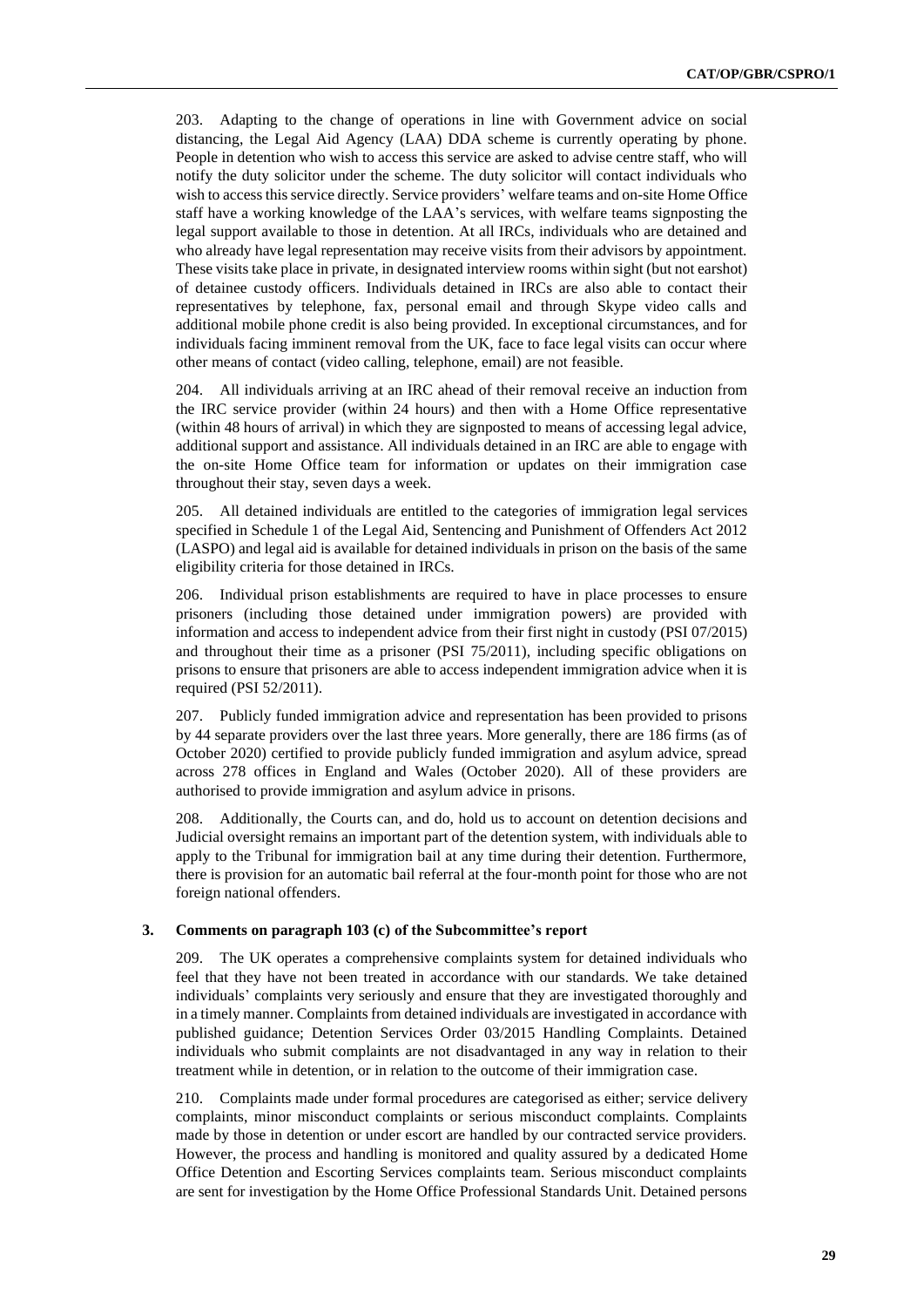who are not satisfied with the way in which their complaint has been handled may ask for it to be reviewed by the independent Prisons and Probation Ombudsman.

211. The needs of those held in detention are safeguarded by a robust statutory and policy framework for operating the detention estate. This includes: The Detention Centre Rules 2001; the Short-term Holding Facility Rules 2018; published operating standards for IRCs, escorting and pre-departure accommodation; and published detention services orders providing detailed operational guidance to detention and escorting service providers. In addition, the Home Office operates established whistleblowing procedures. In July 2020, a Whistleblowing Detention Services Order was published, providing guidance to all staff working in the detention and escorting estate on the reporting of wrongdoing. All issues raised through whistleblowing are investigated and where appropriate, lessons learned recommendations are actioned and reported to the Cabinet Office.

212. All immigration detention facilities are subject to statutory independent scrutiny by HM Inspectorate of Prisons, which carries out a rolling programme of unannounced inspections against its published 'Expectations' framework and publishes the reports of its inspections. At a local level, Independent Monitoring Boards oversee the administration of IRCs, the state of their premises and the treatment of detainees. Board members, who are appointed from local communities, have unrestricted access to the facilities to which they are appointed and to the people detained there. They may raise any matter of concern with Home Office Ministers and publish an annual report of their findings.

#### **4. Comments on paragraph 103 (d) of the Subcommittee's report**

213. There are well established safeguards in the immigration system to ensure that the decision to detain, and any ongoing detention considerations, are sufficiently scrutinised and give due regard to removability and vulnerability of each individual.

214. The Adults at Risk policy was placed on a statutory footing in the Immigration Act 2016. The policy increases the protections afforded to vulnerable people by strengthening the presumption against the detention of adults identified as at risk. Adults identified as at risk will be detained only when the evidence of the individual's vulnerability is outweighed by the immigration control factors in their particular case. The implementation of this policy has recently been thoroughly reviewed by the Independent Chief Inspector of Borders and Immigration.

215. The Detention Gatekeeper is a cross-departmental and independent function at the front end of the detention process, ensuring only suitable individuals enter the detention estate. Decisions to detain are made independently from referring teams or case owners and there is a clear focus on removability and vulnerability. Once a person is in detention, regular reviews are undertaken to ensure that their detention remains lawful, appropriate and proportionate. The Home Office has improved the approach to the review of detention with an updated 'Detention and Case Progression Review' form which brings further clarity to how a progression towards return is occurring.

216. Home Office Case Progression Panels provide additional assurance and challenge on the progress of cases of individuals in detention, reinforcing the consideration of removability, vulnerability and risk factors in decisions to maintain detention. Cases are reviewed when detention reaches three months and every three months thereafter, although detained cases can be referred to the panel at any time. Following the success of a recent pilot to introduce further independence into Case Progression Panels (CPP), the presence of permanent independent panel members is being formalised within the CPP process.

217. Home Office Detention Engagement Teams (DET) have also been introduced, in doing so, we have increased the number of Home Office staff within IRCs. DET operate, using face-to-face interaction to build relationships with those in detention, help to focus them towards return and provide an important on-site link between those in detention and their case working teams. Being based at the centres, engaging with those in detention and on-site healthcare providers and suppliers, DETs are better placed to ensure that vulnerability issues are identified and managed at the earliest opportunity.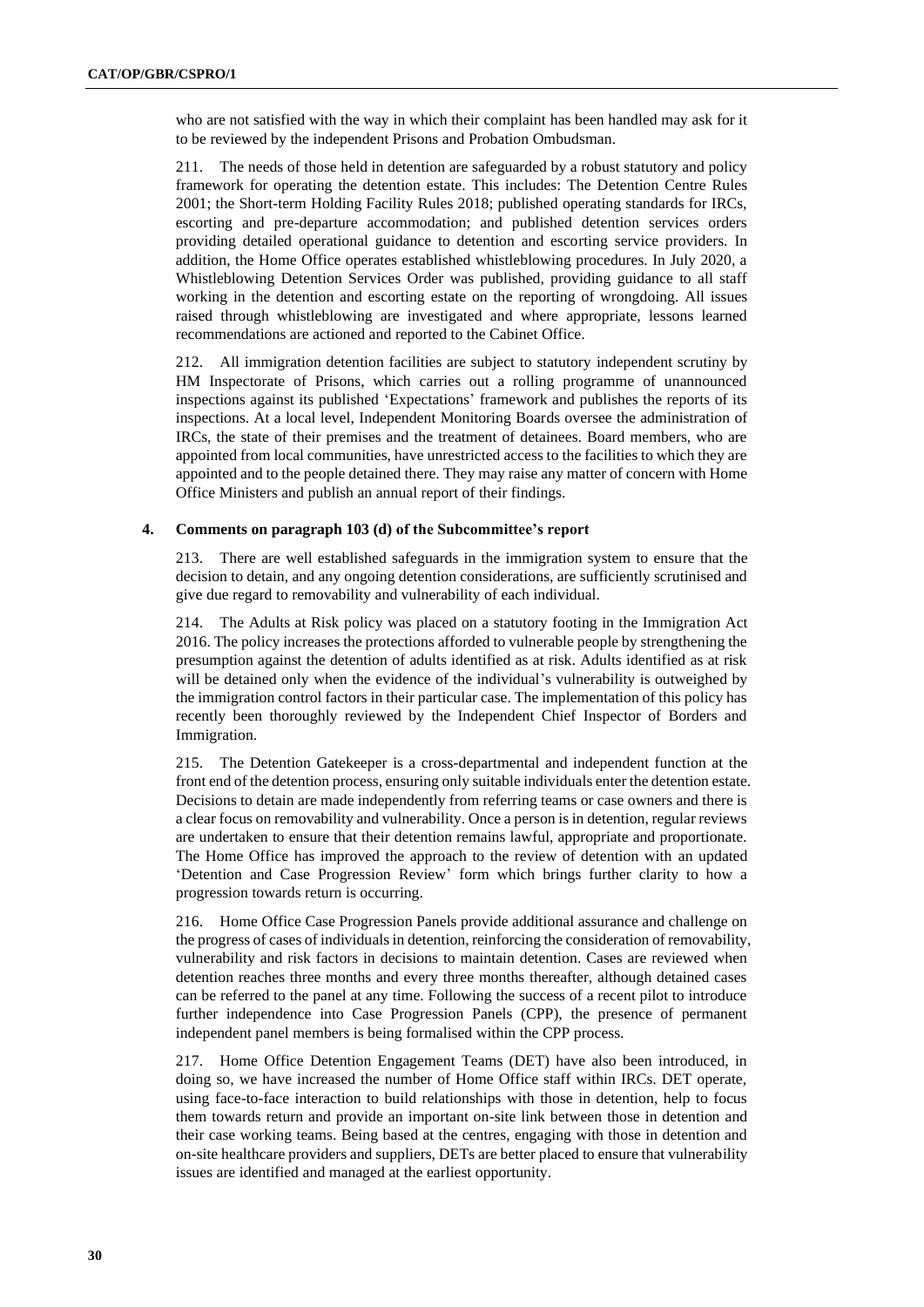218. All Immigration Removal Centres (IRCs) have dedicated health facilities run by doctors and nurses which are managed by the NHS or appropriate providers. Detained individuals arriving at IRCs are medically assessed by a nurse within two hours of their arrival and offered an appointment with a doctor within 24 hours. Individuals also have access to medical assistance whilst they are in an IRC. The Detention Service Order 08/2016 'Management of adults at risk in immigration detention' was published to ensure all staff, including healthcare staff, are aware of the additional responsibilities towards individuals identified as adults at risk and includes a range of mitigation and safeguarding actions, such as personalised and supported living care plans.

219. Rule 35 of the Detention Centre (DC) Rules 2001 requires doctors working in IRCs to report to the Home Office where they have concerns that an individual (i) is likely to be injuriously affected by continued detention or any conditions of detention or (ii) suspects of having suicidal intentions or (iii) may have been a victim of torture. All reports raised under DC Rule 35, or Short-Term Holding Facility Rule 32, are now considered by a single team within the Home Office which is independent from detained casework commands. The team does not manage any individual in detention, and it makes an independent decision based on the individual circumstances of the case in line with the Adults at Risk in Immigration Detention Policy. Following due consideration, a decision will be made and relayed to the individual, their appointed representative, the relevant IRC or STHF and the casework team as to whether or not continuing detention remains appropriate.

220. We have also restricted the circumstances in which pregnant women may be detained and placed a time limit on their detention  $-72$  hours, extendable to up to a week with Ministerial authority. Between January 2020 and September 2020, there were a total of 7 pregnant women that had been detained in the immigration removal estate.

221. We ended the routine detention of families with children in 2010, introducing the family returns process to deal with families with no right to be here, including a greater focus on voluntary return. Where it is necessary to enforce a family's departure and to do so via detention, this will be in specially designed accommodation and only for a normal maximum of 72 hours (extendable to up to a week with Ministerial authority). Key aspects of family returns process, including detention time limit, are enshrined in Immigration Act 2014.

# **E. Court Custody**

#### **1. Comments on paragraph 106 (a) of the Subcommittee's report**

#### **England and Wales**

222. The new Prisoner Escort Custody Service (PECS) contract which commenced in August 2020 is introducing a digital solution to the PER (the DPER) which will ensure that transport for Detained Persons cannot be booked if there is insufficient information on the DPER. The DPER will automatically populate some information from existing databases and the system also includes mandatory fields which must be filled to allow completion. It is anticipated that the introduction of the new DPER will significantly improve completion rates for elements of the PER that are not completed consistently. PECS are continually working with all CJS partners to monitor and assure this process.

#### **Northern Ireland**

223. Prisoner Escorting and Court Custody Service (PECCS) are responsible for those held in the 17 court custody suites in Northern Ireland. PERs are completed on all persons placed in our care. These records are subsequently utilised to provide the necessary information to our reception staff within prisons and our partners should individuals be remanded or sentenced into our establishments. This information along with police custody information (PACE 15  $\&$  16) assist PECCS staff to complete an individualised risk assessment on those held in court custody suites.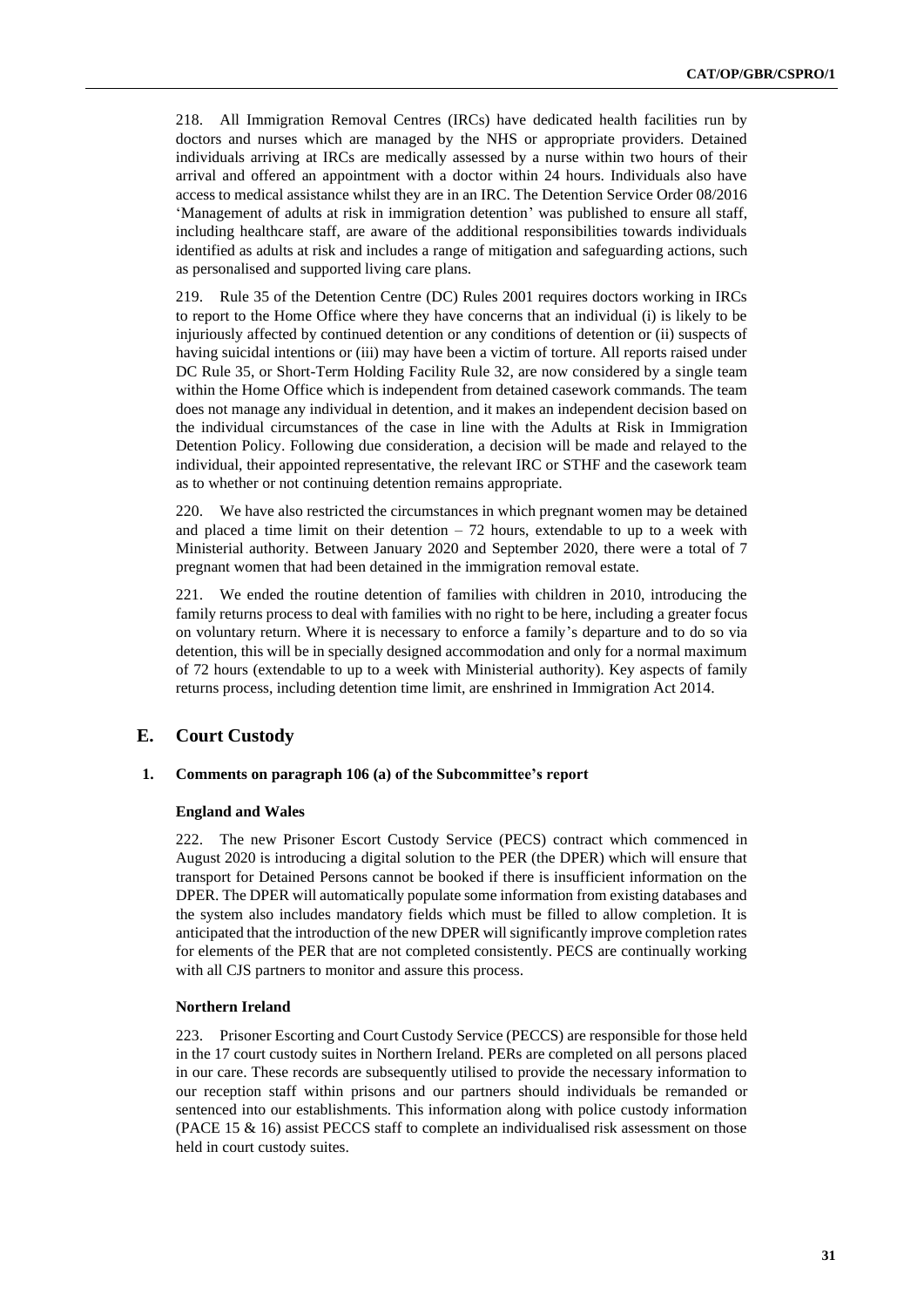## **2. Comments on paragraph 106 (b) of the of the Subcommittee's report**

224. The new PECS contract specification introduced the requirement for suppliers to conduct a holistic risk assessment of each Detained Person at the point of arrival in custody at Courts which should be updated periodically as and when any further significant information becomes available. The individual risk assessment process considers suitability for cell sharing, risk of self-harm or suicide as well as use of restraints and searching that are proportionate and justified to the individual's assessment.

### **3. Comments on paragraph 106 (c) of the Subcommittee's report**

225. The PECS contract specification requires contractors to deliver specific training around the care and welfare of all custodies, with suppliers delivering modules in addition to the requirements to further enhance understanding. In relation to children and young people, both suppliers have a specifically trained cohort of staff who receive enhanced child/youth specific training with elements that are endorsed by external bodies to aid the delivery of the required care for this complex, vulnerable cohort whilst also assisting in the de-escalation of issues that could have otherwise presented themselves.

## **Northern Ireland**

226. In Northern Ireland, PECCS staff are aware of their responsibilities in the transport/supervision and care of children being escorted and placed in the court setting. Staff have also received training in Adverse Childhood Experiences (ACE) to assist them in meeting the needs of children placed in our care.

227. Staff within PECCS have, in conjunction with our partners in the Juvenile Justice Centre (JJC), received training in Minimising and Managing Physical Restraint (MMPR). There is a Memorandum of Understanding (MOU) in place to ensure compliance.

# **V. Additional information**

# **Recent developments relating to the treatment of persons deprived of their liberty**

## **England and Wales: Reforming the Mental Health Act**

228. The Government published its White Paper, Reforming the Mental Health Act on 13 January. At the same time, we launched a formal 14-week consultation, which will run until April 2021.

229. The White Paper contains a full response to the Independent Review of the Mental Health Act carried out in 2018 and considers each of the Review's recommendations in turn. The Government welcomed the Independent Review's final report and accepts the vast majority of these recommendations.

230. We will publish a response to this consultation this year and bring forward a new Mental Health Bill when parliamentary time allows.

231. The White Paper includes proposals to limit the scope to detain people with a learning disability or autistic people under the Act, so that neither autism nor a learning disability are grounds for detention in and of themselves.

232. We do not however propose to change the detention criteria for patients in contact with the criminal justice system. We want to ensure these patients can continue to be diverted away from prison, which is not able, or indeed intended, to cater for their needs.

233. When individuals with a learning disability, autism or both, are detained, Care and Treatment Reviews (CTRs) will be given statutory force.

234. The Mental Health Units (Use of Force) Act, also known as Seni's Law received Royal Assent in November 2018. The purpose of the Act is to increase the oversight, management and accountability of the use of force (restraint) in mental health units so that